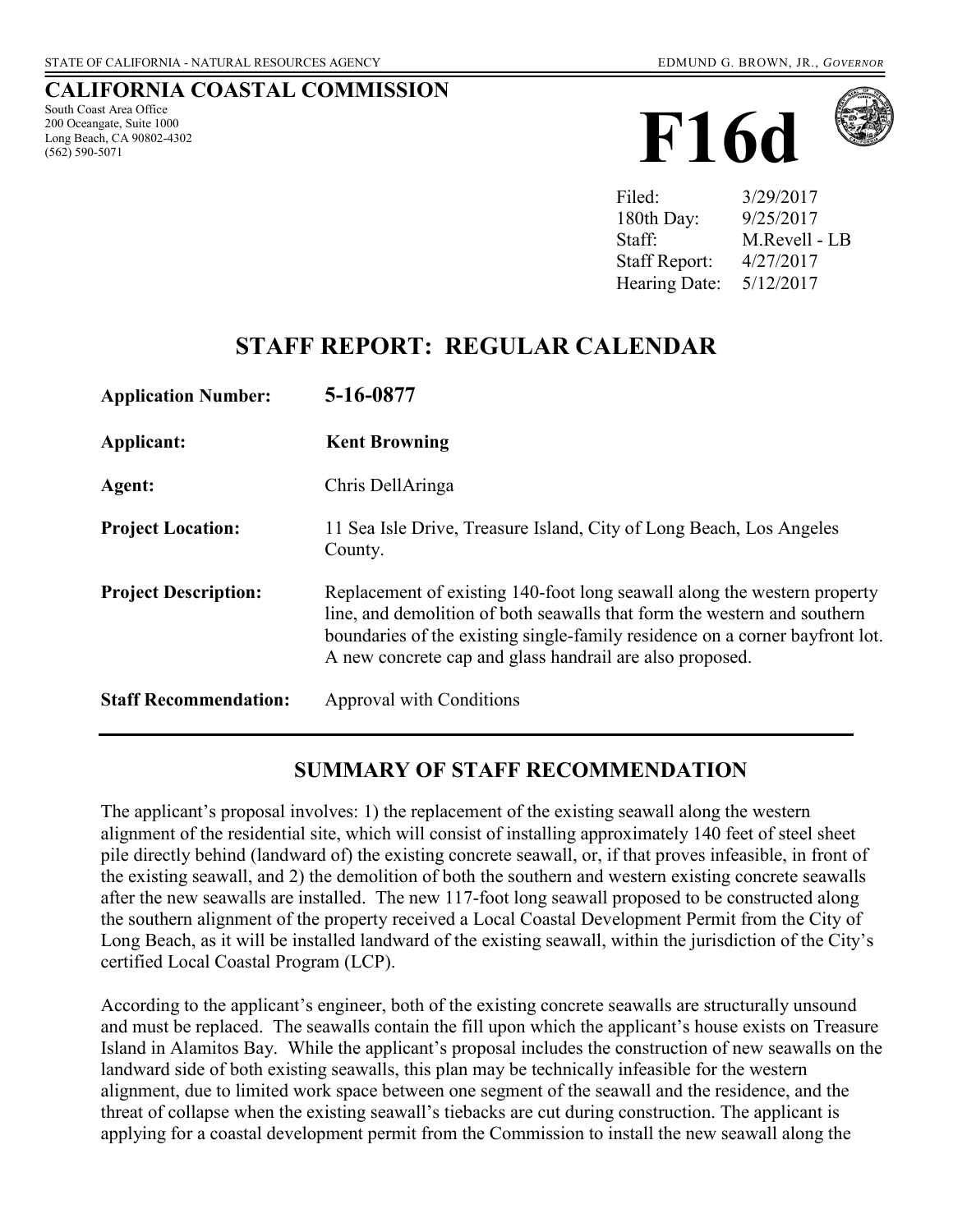western boundary because it may be necessary to use sheet piles on the seaward side of the wall (in the Commission's original jurisdiction).

In order to avoid the placement of any fill within the bay on the west side of the residence, the applicant is proposing to drive metal sheet-piles behind the existing 140-foot long seawall, cutting existing tiebacks loose as they are encountered, and if the wall exhibits movement or becomes a safety hazard as determined by the certified engineer on site, the workers will begin installing the metal sheet-piles in front of the existing concrete seawall to prevent damage to the house that could occur if the fill behind the wall collapses. This contingency plan (placement of sheet-piles on the water-side of the seawall) would result in the displacement of up to 154 square feet of soft bottom bay habitat. The contingency plan would only be implemented if and when the primary plan (build the replacement seawall on the inland side of the old seawall) is deemed infeasible during implementation. In either case, there will be no net loss of soft bottom habitat because the placement of the new 117-foot long seawall inland of the existing seawall on the southern side of the house will remove approximately 308 square feet of fill from the bay. Therefore, the project as built will result in an overall net reduction of fill of coastal waters and an increase in soft bottom habitat.

Staff is recommending that the Commission **approve** a coastal development permit for the proposed development with special conditions to mitigate the project's impacts on coastal resources. The recommended special conditions are: Assumption of risk, no further seaward extension of the shoreline protective devices, submission of final as-built plans, pre-construction and post-construction eelgrass surveys, preconstruction caulerpa taxifolia survey, construction best management practices, compliance with U.S. Army Corps of Engineers requirements regarding the development, and bird-safe glass.

### **See Page Four for the Motion to approve the permit application.**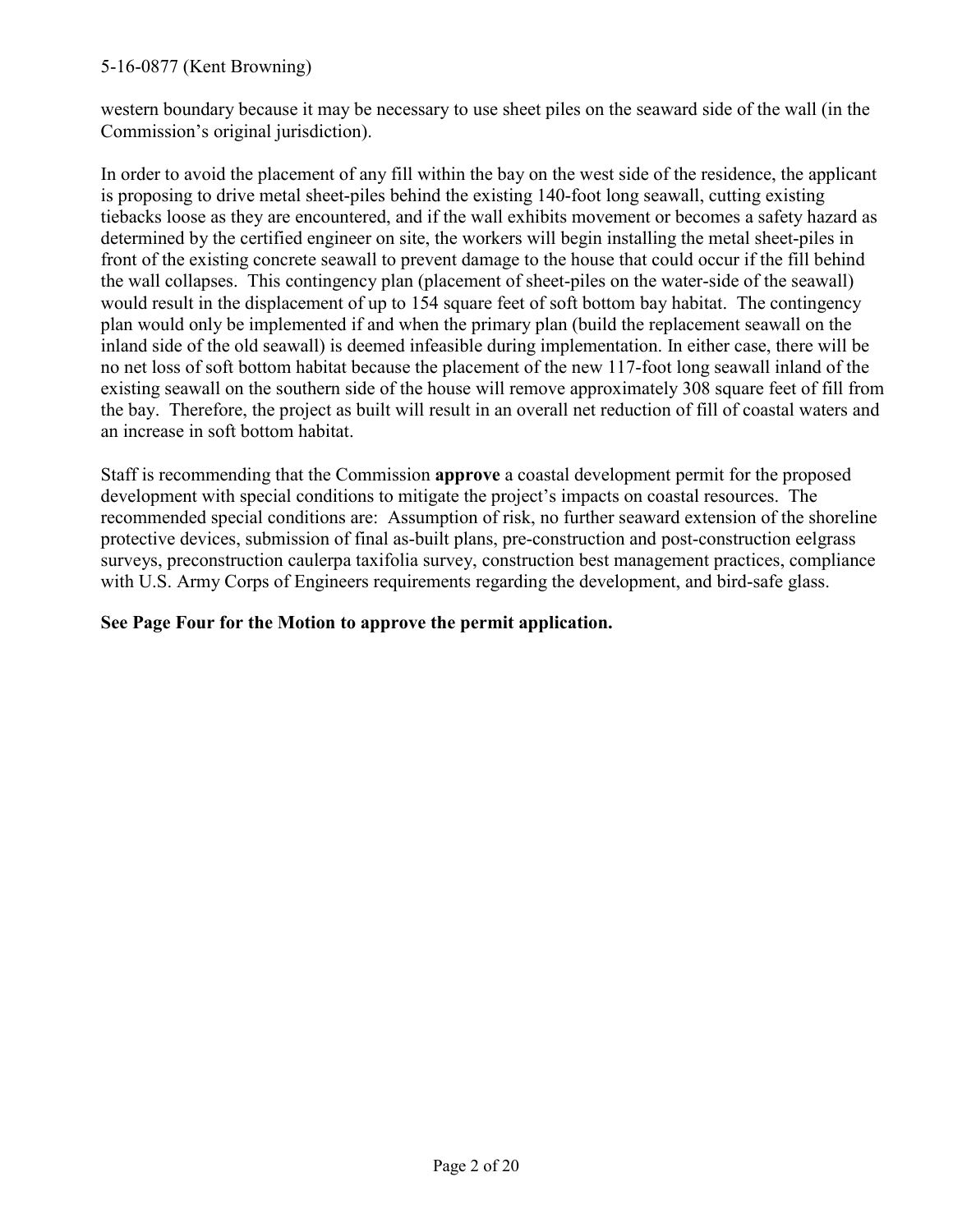# **TABLE OF CONTENTS**

| E. SEA LEVEL RISE $\ldots$ $\ldots$ $\ldots$ $\ldots$ $\ldots$ $\ldots$ $\ldots$ $\ldots$ $\ldots$ $\ldots$ $\ldots$ $\ldots$ $\ldots$ $\ldots$ $\ldots$ $\ldots$ $\ldots$ $\ldots$ |  |
|-------------------------------------------------------------------------------------------------------------------------------------------------------------------------------------|--|
|                                                                                                                                                                                     |  |
|                                                                                                                                                                                     |  |

# **[EXHIBITS](https://documents.coastal.ca.gov/reports/2017/5/f16d/f16d-5-2017-exhibits.pdf)**

| Exhibit 1 – Project Location    |
|---------------------------------|
| Exhibit $2 - \text{Site Plans}$ |
| Exhibit 3 – Eelgrass Survey     |
| Exhibit 4 – Seawall Section     |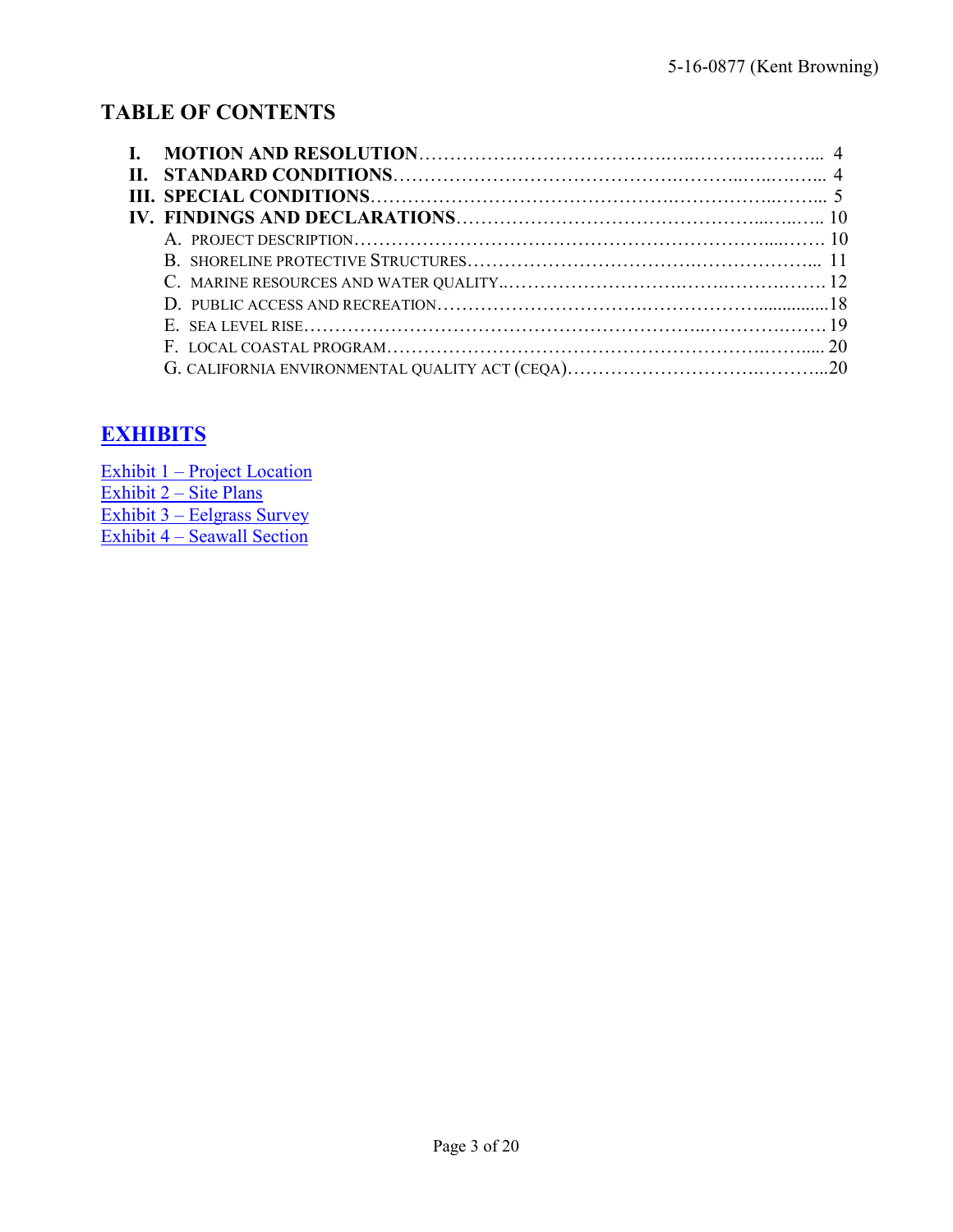# **I. MOTION AND RESOLUTION**

**Motion:** *"I move that the Commission approve Coastal Development Permit Application No. 5-16-0877 pursuant to the staff recommendations."* 

Staff recommends a **YES** vote. Passage of this motion will result in approval of the permit as conditioned and adoption of the following resolution and findings. The motion passes only by affirmative vote of a majority of the Commissioners present.

#### **Resolution:**

*The Commission hereby approves a coastal development permit for the proposed development and adopts the findings set forth below on grounds that the development as conditioned will be in conformity with the policies of Chapter 3 of the Coastal Act. Approval of the permit complies with the California Environmental Quality Act because either 1) feasible mitigation measures and/or alternatives have been incorporated to substantially lessen any significant adverse effects of the development on the environment, or 2) there are no further feasible mitigation measures or alternatives that would substantially lessen any significant adverse impacts of the development on the environment.* 

# **II. STANDARD CONDITIONS**

This permit is granted subject to the following standard conditions:

- 1. **Notice of Receipt and Acknowledgment.** The permit is not valid and development shall not commence until a copy of the permit, signed by the applicant or authorized agent, acknowledging receipt of the permit and acceptance of the terms and conditions, is returned to the Commission office.
- 2. **Expiration.** If development has not commenced, the permit will expire two years from the date on which the Commission voted on the application. Development shall be pursued in a diligent manner and completed in a reasonable period of time. Application for extension of the permit must be made prior to the expiration date.
- 3. **Interpretation.** Any questions of intent or interpretation of any condition will be resolved by the Executive Director or the Commission.
- 4. **Assignment.** The permit may be assigned to any qualified person, provided assignee files with the Commission an affidavit accepting all terms and conditions of the permit.
- 5. **Terms and Conditions Run with the Land.** These terms and conditions shall be perpetual, and it is the intention of the Commission and the applicant to bind all future owners and possessors of the subject property to the terms and conditions.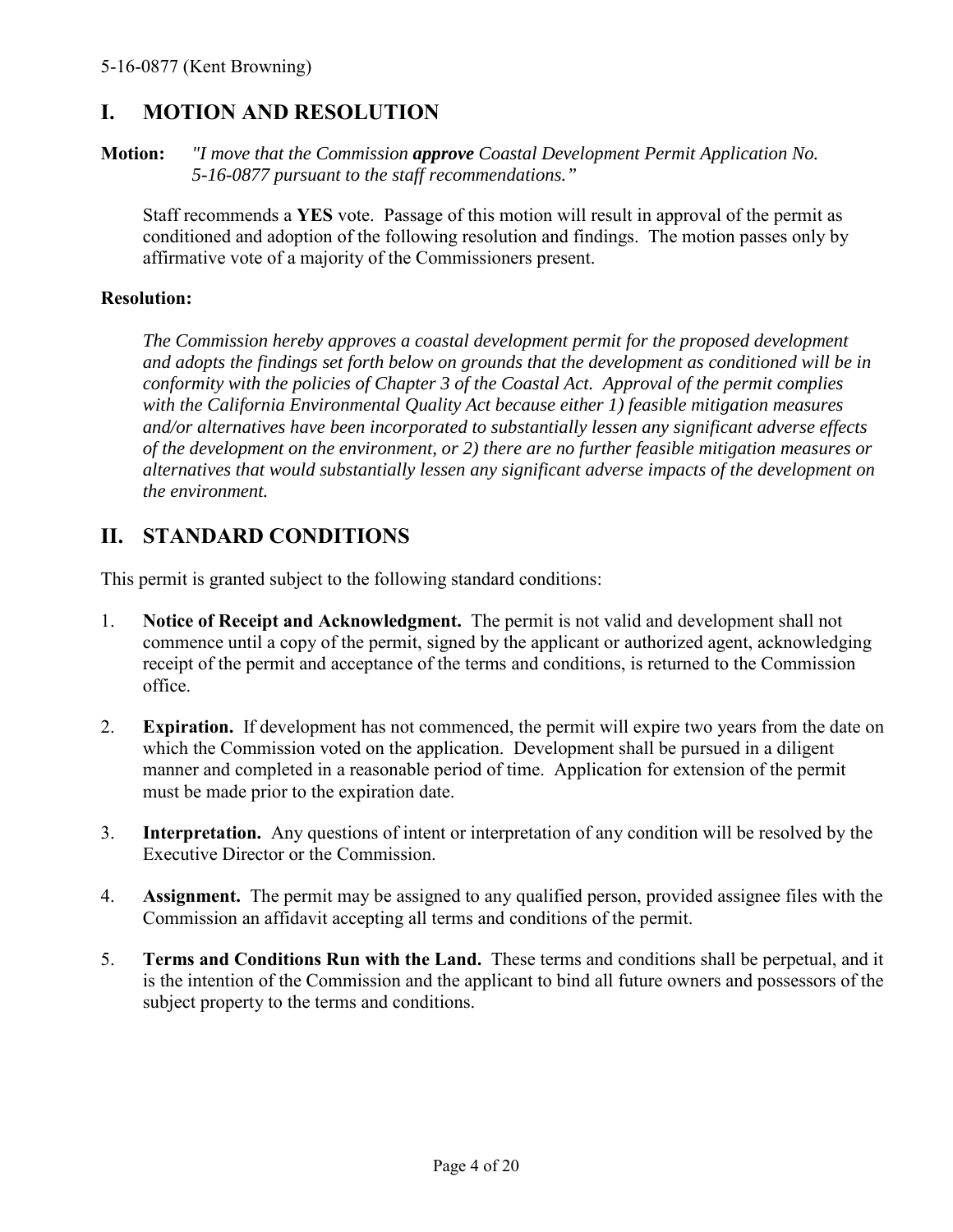# **III. SPECIAL CONDITIONS**

This permit is granted subject to the following special conditions:

- **1. Assumption of Risk, Waiver of Liability and Indemnity Agreement.** By acceptance of this permit, the applicant, on behalf of 1) themselves; 2) their successors and assigns and 3) any other holder of the possessory interest in the development authorized by this permit, acknowledge and agree (i) that the site may be subject to hazards from waves, storm waves, flooding and erosion; (ii) to assume the risks to the applicant and the property that is the subject of this permit of injury and damage from such hazards in connection with this permitted development; (iii) to unconditionally waive any claim of damage or liability against the Commission, its officers, agents, and employees for injury or damage from such hazards; (iv) to indemnify and hold harmless the Commission, its officers, agents, and employees with respect to the Commission's approval of the project against any and all liability, claims, demands, damages, costs (including costs and fees incurred in defense of such claims), expenses, and amounts paid in settlement arising from any injury or damage due to such hazards; and (v) to agree to include a provision in any subsequent sublease or assignment of the development authorized by this permit requiring the sublessee or assignee to submit a written agreement to the Commission, for the review and approval of the Executive Director, incorporating all of the foregoing restrictions identified in (i) through (v).
- **2. No Future Seaward Extension of the Shoreline Protective Device**. By acceptance of this coastal development permit, the applicant waives, on behalf of itself and all successors and assigns, any rights that may exist under Public Resources Code Section 30235 to extending development seaward of the shoreline protective device, except as approved pursuant to this coastal development permit.
	- A) By acceptance of this coastal development permit, the applicant agrees, on behalf of itself and all successors and assigns, that: 1) no future repair or maintenance, enhancement, reinforcement, modifications to address rising sea level, increased risk of flooding or other hazards, or any other activity affecting the shoreline protective device approved pursuant to Coastal Development Permit 5-16-0877, shall be undertaken if such activity extends the footprint seaward of the subject shoreline protective device, and 2) no activity (i.e., attaching tiebacks, etc.) affecting the shoreline protective device approved pursuant to Coastal Development Permit 5-16-0877 shall be undertaken if such activity would preclude the requirement for no future seaward extension of the shoreline protective device. All future repair or maintenance, enhancement, reinforcement, or modifications shall be evaluated for compliance with this condition pursuant to a coastal development permit.
	- B) Prior to issuance of the coastal development permit, the applicant shall provide the Executive Director with evidence that the proposed project does not include any construction barriers that would preclude the requirement for no future seaward extension of the shoreline protective device. This can be demonstrated through identification of the construction steps necessary for the future construction of a shoreline protective device (i.e., new seawall) that is in the same footprint, or inland of, the currently approved development; and submittal of plans that identify all structures that will need to be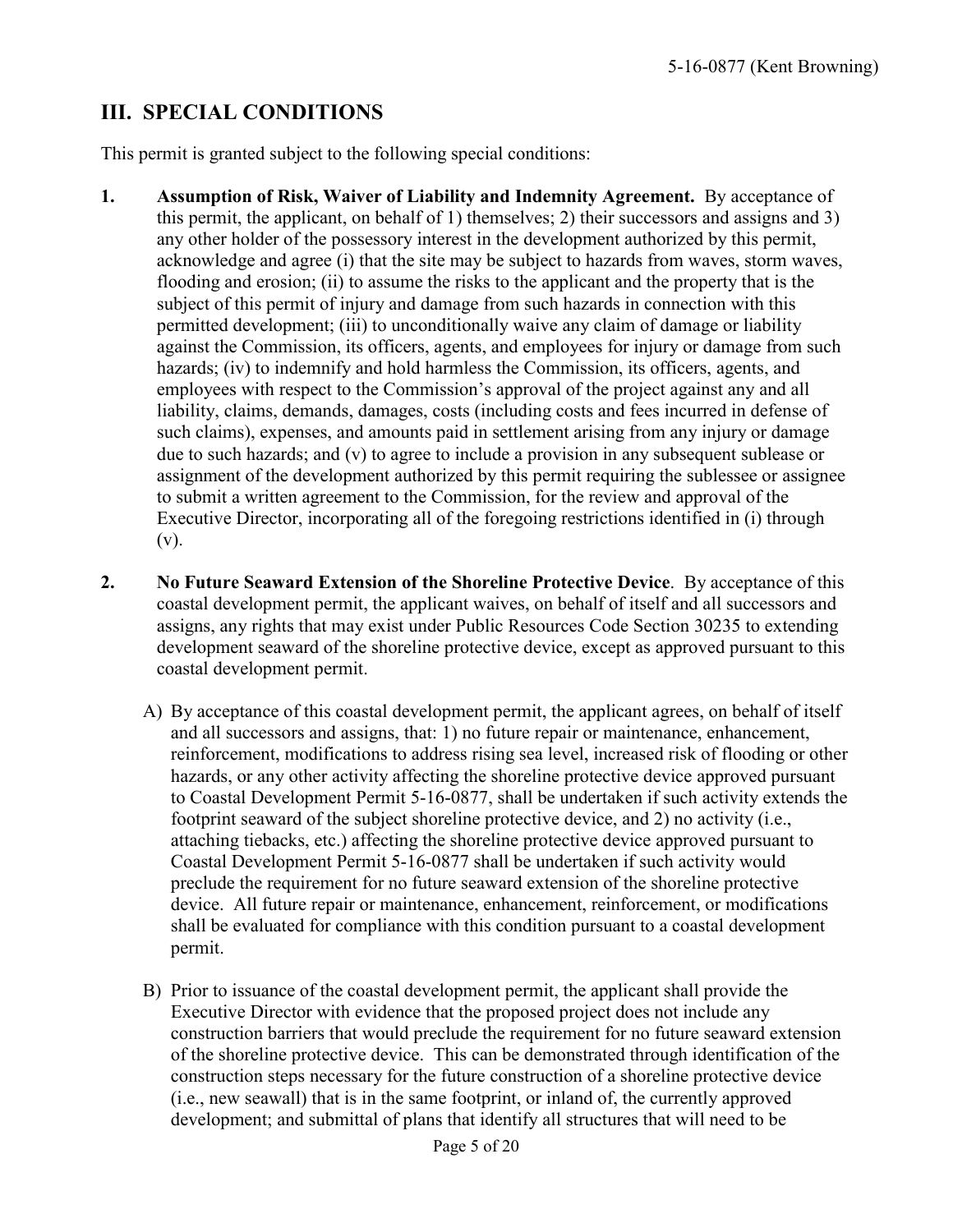removed and/or modified in order to ensure that there will be no future seaward extension of the shoreline protection.

## **3. Final As-Built Plans.**

a. Installation of any portion of the new wall seaward of the existing western wall shall only be allowed to the extent that, during construction and based on on-the-ground conditions, the project engineer determines that it is technically infeasible to construct the western wall, or any portion of it, landward of the existing wall. Technical infeasibility includes if there is a threat of collapse when the existing seawall's tiebacks are cut during construction, or if there are other safety or engineering constraints that preclude the safe construction of the new wall, or any portion of it, on the landward side of the existing wall.

b. Within six months after completion of the seawall construction, the applicant shall submit final as-built plans demonstrating the exact location of the seawalls installed along the western and southern boundaries in relation to the former locations of the seawalls that were removed. The final as-built plans shall include a narrative explaining the constraints encountered at each location.

c. To the extent any portion of the new western seawall is constructed landward and within the City's LCP jurisdiction, the applicant shall obtain any necessary local approvals.

### **4. Pre-and Post-Construction Eelgrass Survey(s).**

a. Pre-Construction Eelgrass Survey. A valid pre-construction eelgrass (Zostera marina) survey shall be completed during the period of active growth of eelgrass (typically March through October). The pre- construction survey shall be completed within 60 days before the start of construction. The survey shall be prepared in full compliance with the "California Eelgrass Mitigation Policy" dated October 2014 (see http://www.westcoast.

fisheries.noaa.gov/habitat/habitat\_types/seagrass\_info/california\_eelgrass.html) adopted by the National Marine Fisheries Service (except as modified by this special condition) and shall be prepared in consultation with the California Department of Fish and Wildlife. The applicant shall submit the eelgrass survey for the review and approval of the Executive Director within five (5) business days of completion of each eelgrass survey and in any event no later than fifteen (15) business days prior to commencement of any development.

b. Post Construction Eelgrass Survey. If any eelgrass is identified in the project area by the survey required in subsection A of this condition above, within 30 days of completion of construction, or within the first 30 days of the next active growth period following completion of construction that occurs outside of the active growth period, the applicant shall survey the project site to determine if any eelgrass was adversely impacted. The survey shall be prepared in full compliance with the "California Eelgrass Mitigation Policy" dated October 2014 (see http://www.westcoast.fisheries.noaa.gov/habitat/habitat\_types/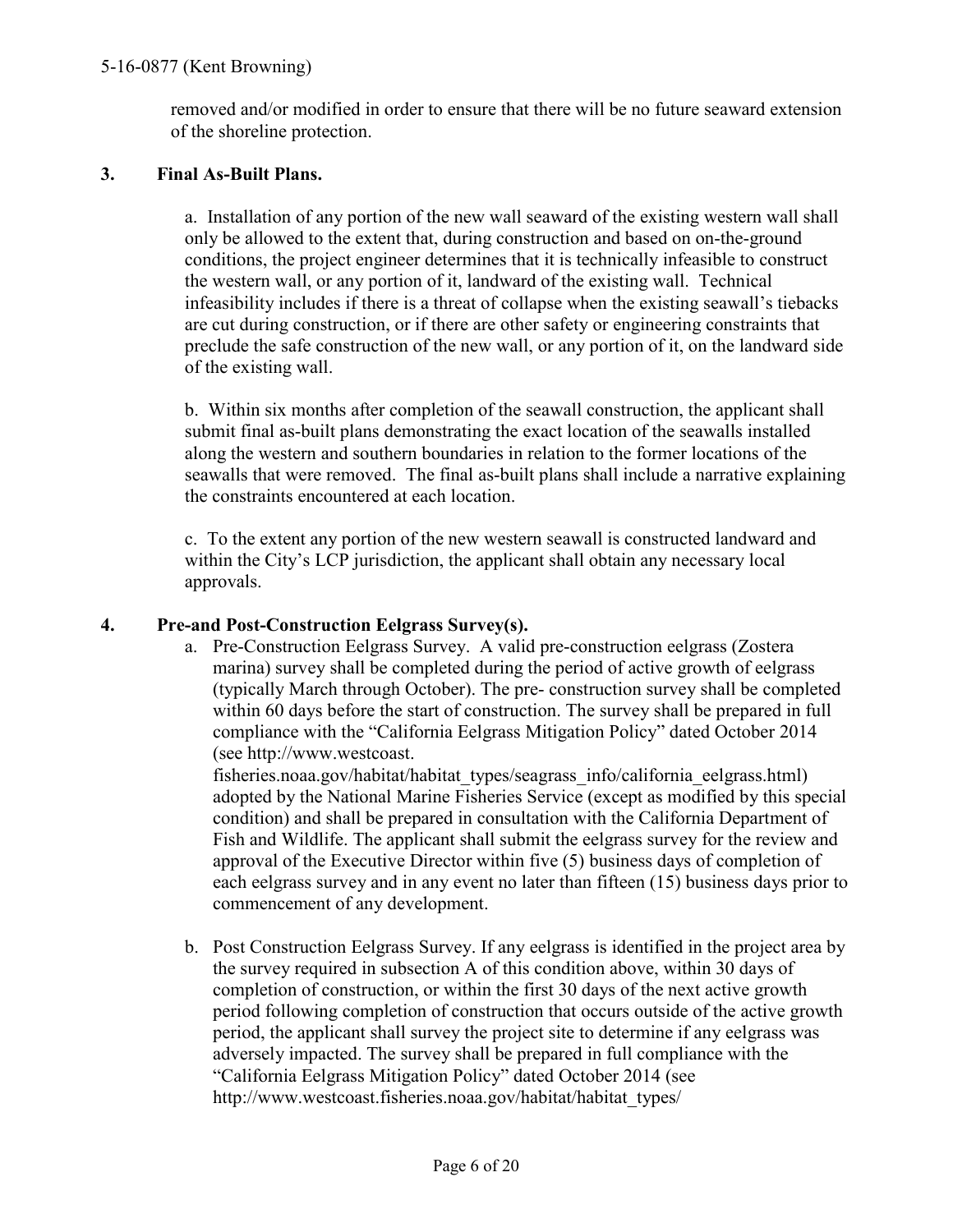seagrass info/california eelgrass.html) (except as modified by this special condition) adopted by the National Marine Fisheries Service and shall be prepared in consultation with the California Department of Fish and Wildlife. The applicant shall submit the post-construction eelgrass survey for the review and approval of the Executive Director within thirty (30) days after completion of the survey. If any eelgrass has been impacted, the applicant shall replace the impacted eelgrass at a minimum 1.38:1 ratio on-site, or at another location, in accordance with the California Eelgrass Mitigation Policy. All impacts to eelgrass habitat shall be mitigated at a minimum ratio of 1.38:1 (mitigation: impact). Any exceptions to the required 1.38:1 mitigation ratio found within the California Eelgrass Mitigation Policy shall not apply.

## **5. Pre-Construction Caulerpa taxifolia Survey.**

- A. Not earlier than 90 days nor later than 30 days prior to commencement or re-commencement of any development authorized under this coastal development permit (the "project"), the applicant shall undertake a survey of the project area and a buffer area at least 10 meters beyond the project area to determine the presence of the invasive alga Caulerpa taxifolia. The survey shall include a visual examination of the substrate.
- B. The survey protocol shall be prepared in consultation with the Regional Water Quality Control Board, the California Department of Fish and Wildlife, and the National Marine Fisheries Service (see http://www.westcoast.fisheries.noaa.gov/habitat/habitat\_types/seagrass\_info/caulerpa\_taxifo lia.html ).
- C. Within five (5) business days of completion of the survey, the applicant shall submit the survey:
	- i. for the review and approval of the Executive Director; and
	- ii. to the Surveillance Subcommittee to the Southern California Caulerpa Action Team (SCCAT). The SCCAT Surveillance Subcommittee may be contacted through William Paznokas, California Department of Fish & Wildlife (858-467-4218, William.Paznokas@wildlife.ca.gov) or Bryant Chesney, National Marine Fisheries Service (562-980-4037, Bryant.Chesney@noaa.gov), or their successors.
- D. If Caulerpa taxifolia is found within the project or buffer areas, the applicant shall not proceed with the project until 1) the applicant provides evidence to the Executive Director that all C. taxifolia discovered within the project and/or buffer area has been eliminated in a manner that complies with all applicable governmental approval requirements, including but not limited to those of the California Coastal Act, or 2) the applicant has revised the project to avoid any contact with C. taxifolia. No revisions to the project shall occur without a Coastal Commission approved amendment to this coastal development permit unless the Executive Director determines that no amendment is legally required.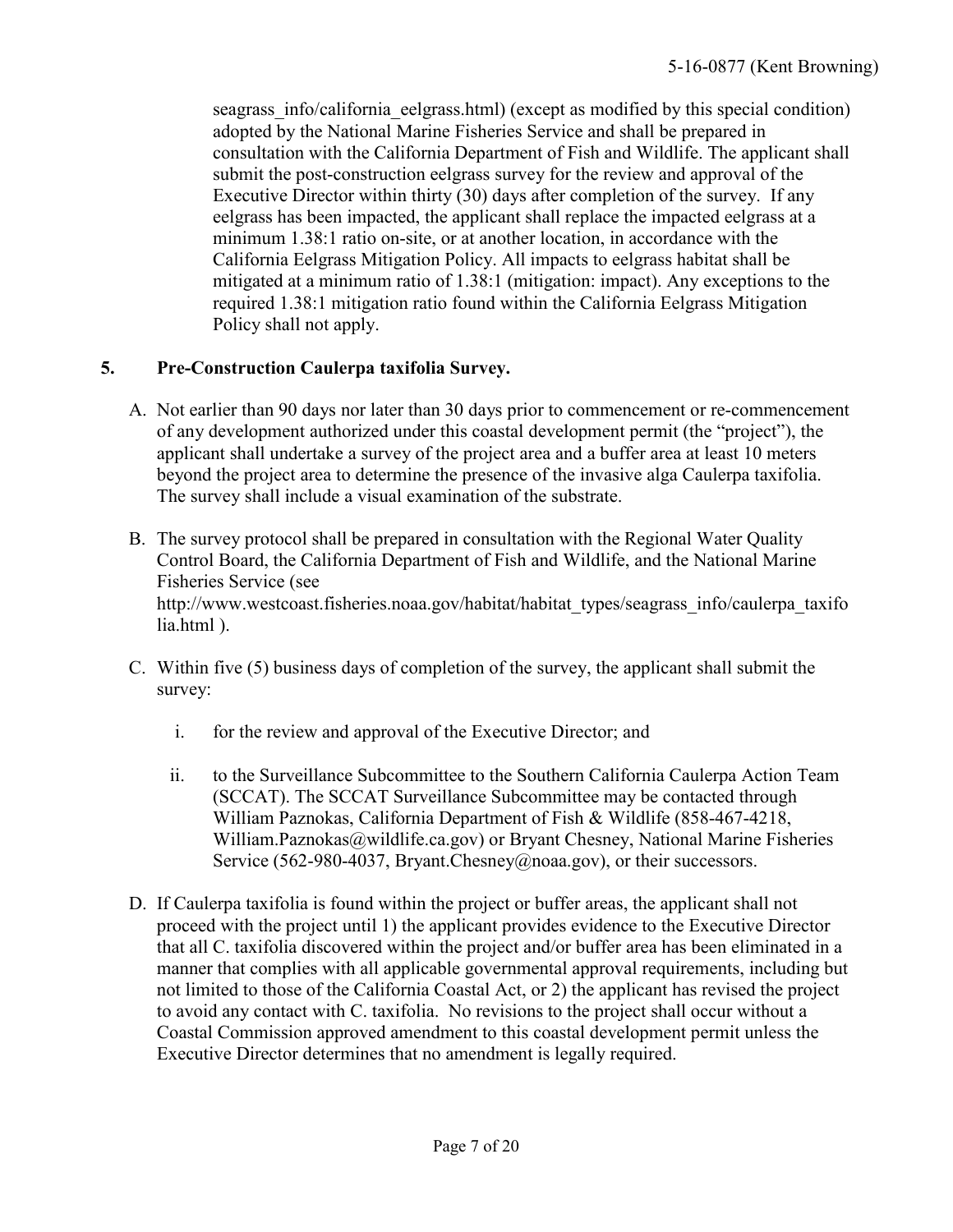- 6. **Protection of Marine Resources**. In order to minimize adverse environmental impacts and the unpermitted deposition, spill or discharge of any liquid or solid into Alamitos Bay, the applicant shall implement the following demolition, staging, and construction best management practices during demolition and construction plans:
	- A. Silt curtains will be utilized to control turbidity during all in-water construction activities, including the placement of sheet piles.
	- B. Floating booms shall be maintained around the project site use and around barges containing equipment in order to capture floating debris during all construction phases.
	- C. Where permitted, disturbance to the ocean bottom and intertidal areas shall be minimized.
	- D. Machinery or construction materials not essential for project improvements are prohibited at all times in the subtidal or intertidal zones.
	- E. Prior to grading and/or construction, all large motile native marine invertebrates, including molluscs (snails), echinoderms (sea stars, urchins, sea cucumbers), arthropods (crabs), and any other large motile native marine invertebrates found in the area to be disturbed, including seawalls, piles and dock floats, shall be removed from the project site and relocated to another part of the bay.
	- F. Sand from the beach, cobbles, or shoreline rocks shall not be used for construction material.
	- G. Netting, sandbags, tarps and/or other forms of barriers shall be installed between the water and all work areas and equipment storage areas to prevent any unpermitted material from entering Alamitos Bay.
	- H. The storage or stockpiling of soil, silt, other organic or earthen materials, or any materials and chemicals related to the construction shall not occur where such materials/chemicals could pass into the waters of Alamitos Bay or the sea. Stockpiled fill shall be stabilized with geofabric covers or other appropriate cover.
	- I. Erosion control/sedimentation BMPs shall be used to control sedimentation impacts to coastal waters during project staging and demolition. BMPs shall include a preconstruction meeting to review procedural and BMP guidelines.
	- J. Spills of construction equipment fluids or other hazardous materials shall be immediately contained on-site and disposed of in an environmentally safe manner as soon as possible. Disposal within the coastal zone shall require a coastal development permit.
	- K. Construction vehicles operating at the project site shall be inspected daily to ensure there are no leaking fluids. If there are leaking fluids, the construction vehicles shall be serviced immediately. Equipment and machinery shall be serviced, maintained and washed only in confined areas specifically designed to control runoff and prevent discharges into Alamitos Bay or the sea. Thinners, oils or solvents shall not be discharged into sanitary or storm sewer systems.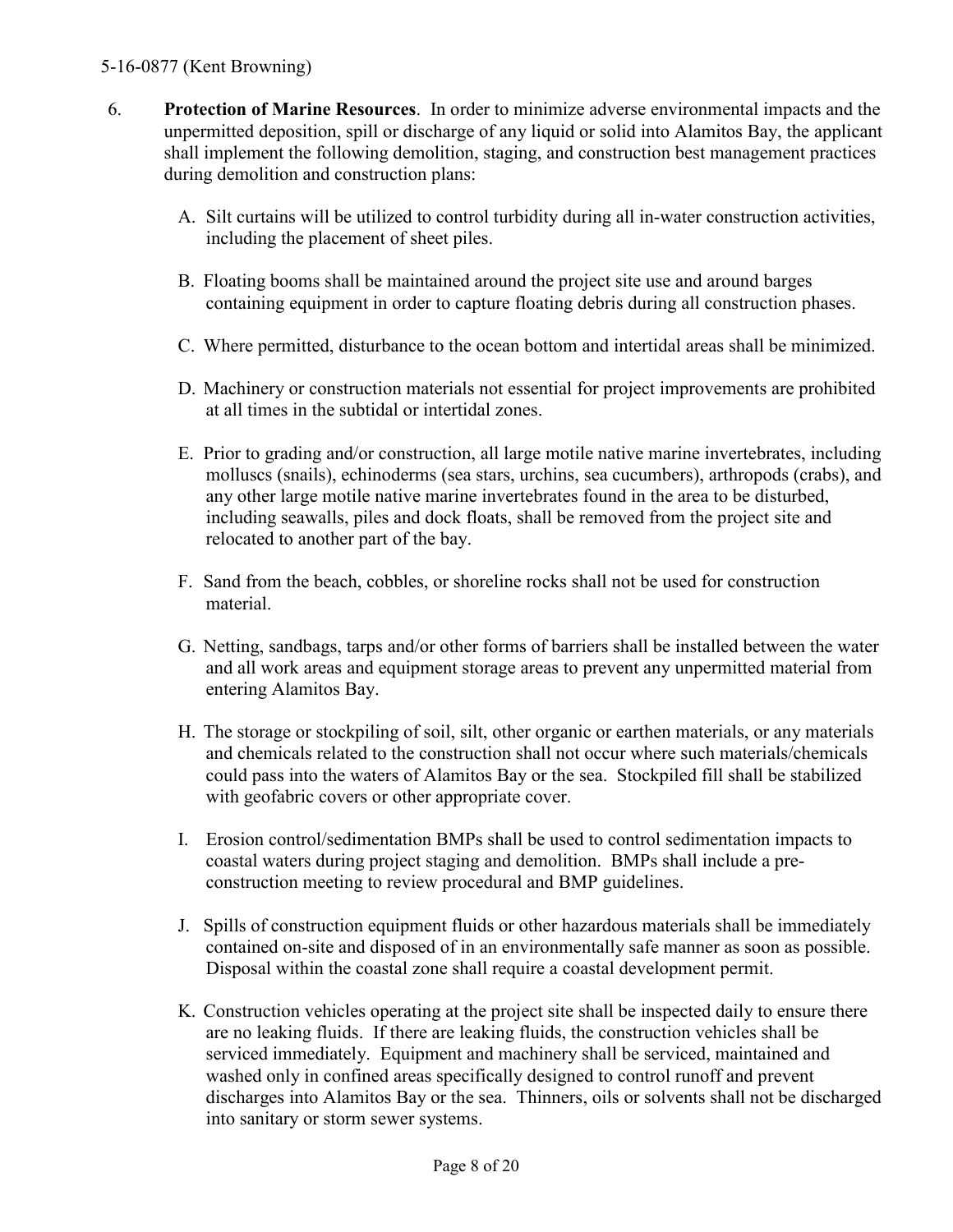- L. Washout from concrete trucks shall be disposed of at a location not subject to runoff and more than fifty feet away from all storm drains, open ditches and surface waters.
- M. All floatable debris and trash generated by construction activities within the project area shall be disposed of as soon as possible or at the end of each day.
- N. Divers will recover non-buoyant debris discharged into coastal waters as soon as possible after loss.
- O. The applicant shall dispose of all demolition and construction debris resulting from the proposed project at an appropriate location in a timely manner. If the disposal site is located within the coastal zone, a coastal development permit or an amendment to this permit shall be required before disposal can take place.
- P. Any wood treatment used shall conform with the specifications of the American Wood Preservation Association for saltwater use. Wood treated with Creosote, CCA (Chromated Copper Arsenate), or ACA (Ammoniacal Copper Arsenate) is prohibited. No wood treated with ACZA (Ammoniacal Copper Zinc Arsenate) shall be used where it could come into direct contact with the water. All treated timber shall be free of chromium and arsenic.
- Q. In the event that hydrocarbon-contaminated soils or other toxins or contaminated material are discovered on the site, such matter shall be stockpiled and transported off-site only in accordance with Department of Toxic Substances Control (DTSC) rules and/or Regional Water Quality Control Board (RWQCB) regulations.
- R. At the end of the construction period, the applicant shall inspect the project area and ensure that no debris, trash or construction material has been left on the shore or in the water, and that the project has not created any hazard to recreation or navigation.

The applicant shall include the requirements of this condition on all plans and contracts issued for the project. The applicant shall implement and carry out the project staging and construction plan during all demolition, staging, and construction activities.

- 7. **Resource Agencies**. **PRIOR TO COMMENCEMENT OF CONSTRUCTION,** the permittee shall provide to the Executive Director a copy of a permit issued by U.S. Army Corps of Engineers, or letter of permission, or evidence that no permit or permission is required. The permittee shall inform the Executive Director of any changes to the project required by the U.S. Army Corps of Engineers. Such changes shall not be incorporated into the project until the permittee obtains a Commission amendment to this coastal development permit, unless the Executive Director issues a written determination that no amendment is legally required.
- 8. **Bird Strike Prevention. PRIOR TO INSTALLATION OF THE HANDRAILS**, the applicant shall submit revised plans showing the location, design, height, and materials of oceanfront deck railing systems, fences, screen walls, gates, windows and the like for the review and written approval of the Executive Director. Said plans shall include, at a minimum, the following requirements: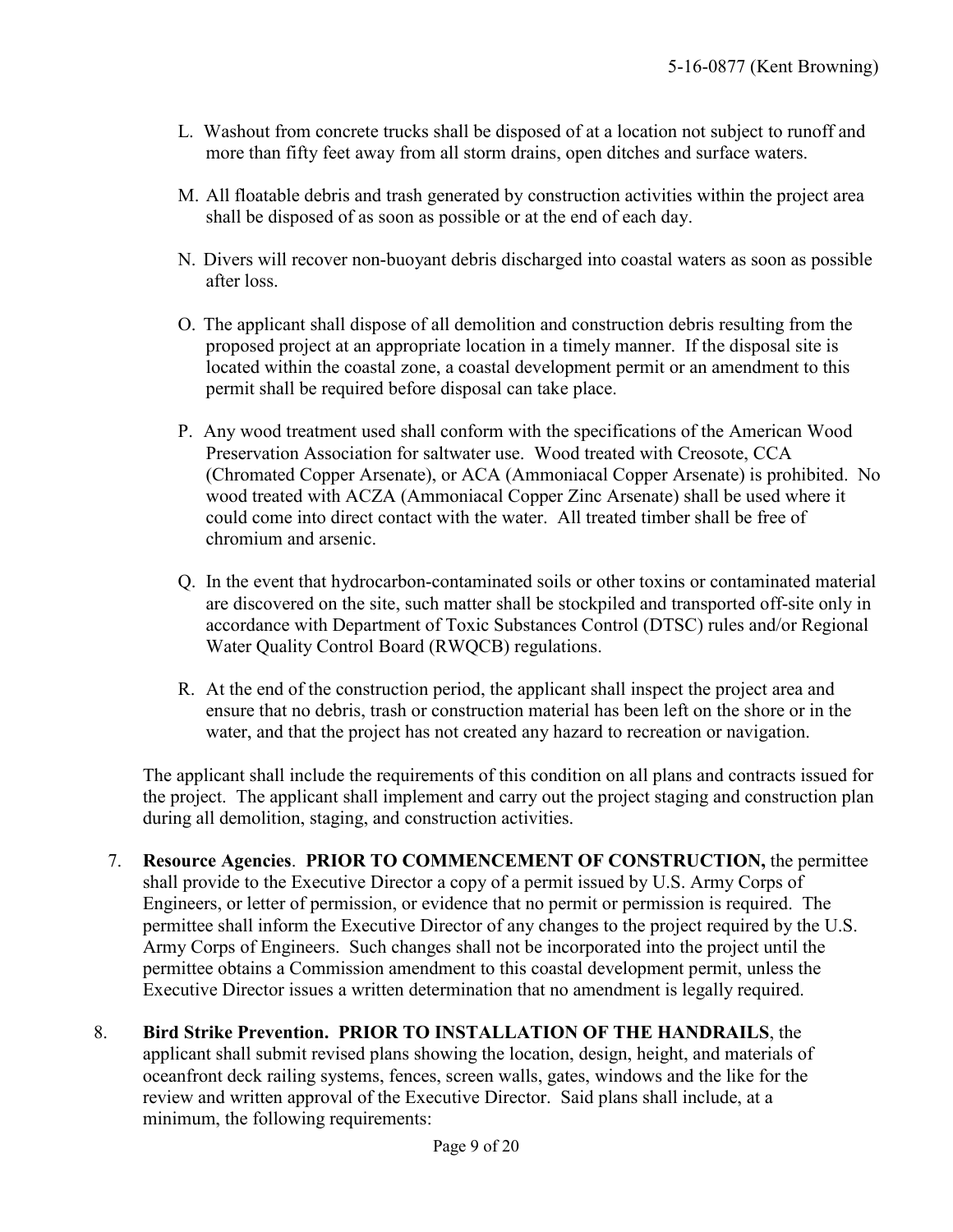Oceanfront deck railing systems, fences, screen walls, gates, and windows and the like that are subject to this permit shall use materials designed to minimize bird-strikes with the deck railing, fence, gate, window or similar feature. Such materials may consist of all or in part of wood, wrought iron, frosted or partially-frosted glass, Plexiglas or other visually permeable barriers that are designed to prevent creation of a bird strike hazard. Clear glass or Plexiglas may be installed only if it contains UV-reflective glazing that is visible to birds or is used with appliqués (e.g. stickers/decals) designed to reduce bird-strikes by reducing reflectivity and transparency. Any appliqués used shall be installed to provide coverage consistent with manufacturer specifications (e.g. one appliqué for every 3 foot by 3 foot area). Use of opaque or partially opaque materials is preferred to clear glass or Plexiglas and appliqués. All materials and appliqués shall be maintained throughout the life of the development to ensure continued effectiveness at minimizing bird strikes and shall be maintained at a minimum in accordance with manufacturer specifications.

Within 60 days of the completion of the development authorized by coastal development permit CDP No. 5-16-0877, the applicant shall submit evidence in the form of a narrative report, for the review and written approval of the Executive Director, showing that all deck railing systems, fences, screen walls, gates, and windows, or other features covered by this condition installed subject to this permit were installed in accordance with this condition.

# **IV. FINDINGS AND DECLARATIONS**

## **A. PROJECT DESCRIPTION**

The project site is situated on a corner lot of Treasure Island, and is developed with a private singlefamily residence which maintains two deteriorating seawalls along the western and southern boundaries fronting Alamitos Bay **[\(Exhibit 1\)](https://documents.coastal.ca.gov/reports/2017/5/f16d/f16d-5-2017-exhibits.pdf)**. The applicant is proposing to replace the existing seawall along the western boundary, and demolish both seawalls of the residential site. A new concrete cap and glass handrail are also proposed.

The applicant received a local coastal development permit from the City of Long Beach for the construction of the new 117-foot seawall, immediately inland of the existing seawall along the southern boundary on November 5, 2016 (Local CDP Case No. 1608-18), within the City's LCP jurisdiction.

The applicant is proposing to install the new 140-foot seawall along the western boundary landward of the existing one **[\(Exhibit 2\)](https://documents.coastal.ca.gov/reports/2017/5/f16d/f16d-5-2017-exhibits.pdf)**. According to the applicant, the structural instability of the existing concrete seawall and limited work space between the seawall and the existing residential structures may make landward installation of the new wall technically infeasible, which will be determined by a certified engineer onsite during construction **(Special Condition 3)**. The applicant will begin driving the cantilevered steel sheet piles behind the existing concrete seawall from south to north, cutting the existing tiebacks as they are encountered. If the existing seawall does not move or become a safety issue for the adjacent structures, they will continue to remove tiebacks and drive in the sheet piles behind the existing wall as proposed. If the wall does move as the tiebacks are cut, the applicant will begin to install the steel sheet piles on the waterside of the existing vertical concrete seawall to prevent failure of the wall. Once the new wall is completely installed, the applicant will remove the existing concrete seawall, and then install the concrete cap and handrail consistent with the new wall along the southern alignment.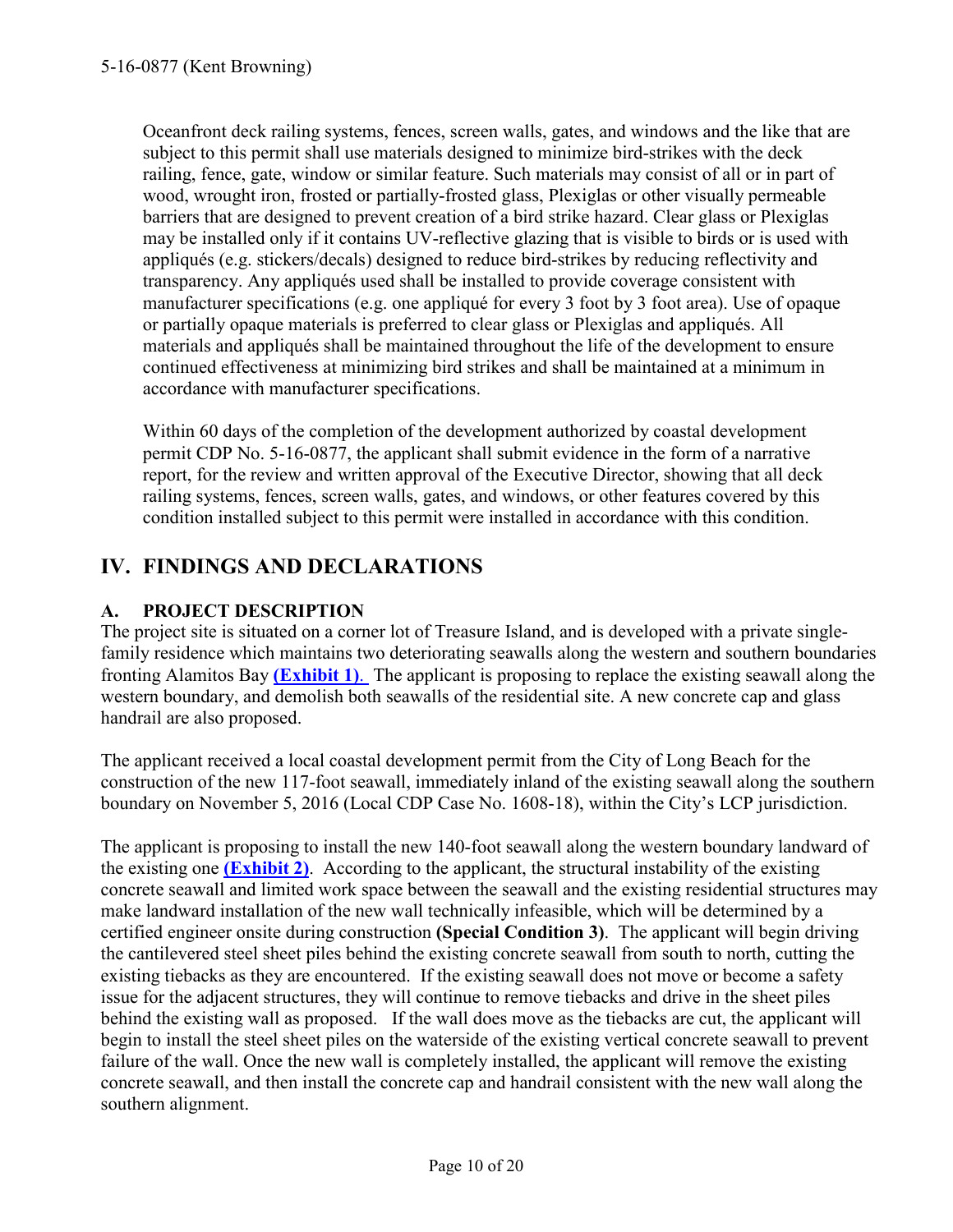If the certified engineer does in fact determine on site that the new steel wall must be installed seaward of the existing concrete wall to prevent seawall failure, the project will displace no more than 154 square feet of soft bottom habitat of open coastal waters. However, the installation of the new seawall and removal of the existing wall along the southern alignment will result in an increase of approximately 308 square feet of soft-bottom habitat, thereby resulting in an overall net reduction in fill as a result of the project.

The Naples area of Long Beach, including Treasure Island, was developed in the early 1900s by dredging the marsh land of the delta of the San Gabriel River and filling the adjacent land. According to historical topographic maps, the original building and seawalls along the perimeter of the project site were built in the late 1930s. According to the applicant, the existing vertical concrete seawalls are in a deteriorated condition and are in danger of failing, thereby placing the existing residential structures and adjacent public facilities and infrastructure in danger from erosion. If the seawalls were to fail, it would also cause fill of open waters, which could cause damage to marine resources and navigation.

The proposed development would occur on the private property located immediately inland of the seawalls and may also occur (under the contingency plan) in coastal waters (water side of the seawalls). The submerged area of Alamitos Bay (and other waterways) is within the Commission's original jurisdiction. Pursuant to the certified City of Long Beach Local Coastal Program (LCP), the portion of the proposed project that is situated inland of the existing seawalls (the new seawall along the southern alignment) falls within the City's permitting jurisdiction, and the applicant has received a local CDP for that portion of the work. To the extent any portion of the new western seawall is constructed landward and within the City's LCP jurisdiction, the applicant shall obtain local approvals from the City if necessary as conditioned by **Special Condition 3.**

#### **B. SHORELINE PROTECTIVE STRUCTURES**

Section 30235 of the Coastal Act states:

*Revetments, breakwaters, groins, harbor channels, seawalls, cliff retaining walls, and other such construction that alters natural shoreline processes shall be permitted when required to serve coastal-dependent uses or to protect existing structures or public beaches in danger from erosion, and when designed to eliminate or mitigate adverse impacts on local shoreline sand supply. Existing marine structures causing water stagnation contributing to pollution problems and fish kills should be phased out or upgraded where feasible.* 

Section 30253 of the Coastal Act states, in part:

*New development shall do all of the following:* 

*(a) Minimize risks to life and property in areas of high geologic, flood, and fire hazard.* 

*(b) Assure stability and structural integrity, and neither create nor contribute significantly to erosion, geologic instability, or destruction of the site or surrounding area or in any way require the construction of protective devices that would substantially alter natural landforms along bluffs and cliffs.*

The proposed seawall project is necessary to protect and provide structural support for the existing home on Treasure Island. According to the geotechnical report submitted by the applicant entitled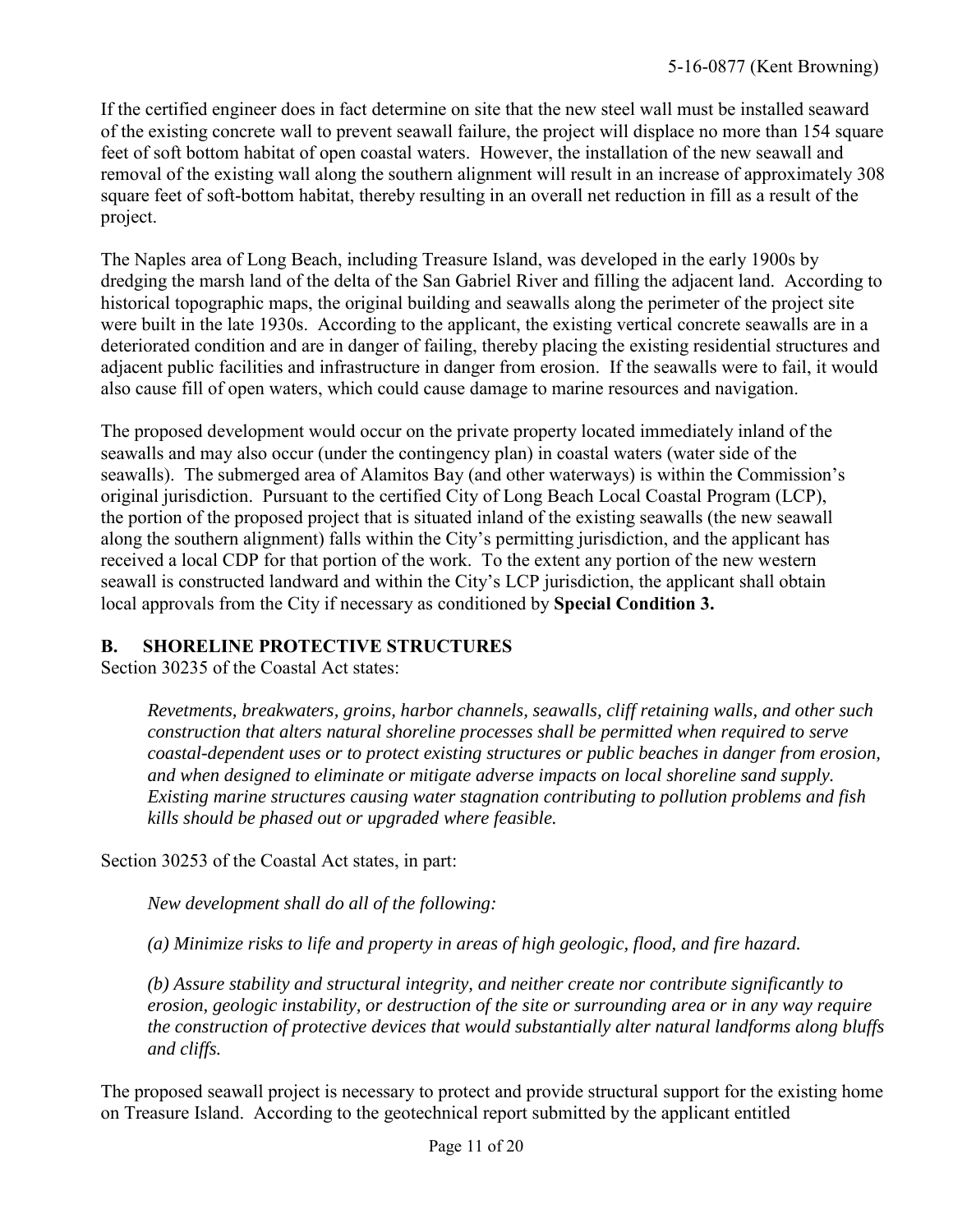*Geotechnical Investigation Report Proposed New Seawall 11 North Sea Isle Drive, Long Beach, CA*, conducted by Geotechnical Professionals, Inc. on May 4, 2015, the existing vertical concrete seawalls, which were built in the late 1930s, are in a deteriorated condition, exhibit signs of variable degrees of structural distress, and are in danger of failing. The seawall along the western alignment exhibits some tilt, while the seawall on the south side exhibits no measurable tilt. Over 95 percent of the seawall cap along both alignments is in a state of advanced deterioration, and the report recommends replacement of the seawalls on both the west and south sides of the site. The plans have been reviewed by Commission Staff Coastal Engineer, Dr. Lesley Ewing, who agrees with this recommendation.

The Treasure Island seawalls support the fill upon which the private residence exists, along with some public infrastructure landward of the residence including roads, sidewalks, etc. The underlying soil behind the seawalls is primarily hydraulic fill, which is highly susceptible to liquefaction and spreading during earthquakes. The seawalls also protect the structural integrity of the island from tidal activity. If the seawalls were removed and not replaced, gravity and erosion from tidal activity would destabilize the banks of the island, and endanger the public and private development that exist inland of the seawalls. Therefore, the proposed project is required to protect existing structures. In addition, if the existing seawalls were to fail, large amounts of fill material would be discharged into the bay causing adverse impacts on coastal resources, including the quality of coastal waters, biological productivity of the soft bottom habitat, and coastal-dependent public trust uses associated with public access in the water and along the shoreline like fishing, swimming and other public trust uses. Thus, the proposed project is also required to serve coastal-dependent uses.

The existing seawalls, in their deteriorated state, pose a significant risk to life and property. The proposed project will improve the stability of the land, and the existing public and private improvements that exist on the land, and will reduce risks to life and property by providing improved structural support. Section 30235 states that seawalls shall be permitted in these circumstances if adverse impacts to coastal resources are mitigated. The proposed project, as conditioned, meets the requirements of Section 30235.

No development near the ocean, however, can be guaranteed to be safe from hazard. In order to minimize risks to life and property, the development has been conditioned to require that the applicant assume the risk of undertaking the development. The Commission routinely imposes conditions for assumption of risk in areas at high risk from hazards. **Special Condition 1** ensures that the applicant understands and assumes the potential hazards associated with the development.

As conditioned, the proposed project will not create or contribute significantly to erosion, geologic instability, or destruction of the site or surrounding area or in any way require the construction of additional protective devices that would substantially alter natural landforms along bluffs and cliffs. The project does not involve any landform alteration, and will not have any effect on local shoreline sand supply. Therefore, the Commission finds that the proposed development, as conditioned, conforms with Section 30235 and 30253 of the Coastal Act.

## **C. MARINE RESOURCES AND WATER QUALITY**

The Coastal Act contains policies that address development in or near coastal waters. The proposed seawall project includes development in the coastal waters of Alamitos Bay. The following Coastal Act policies require the protection of water quality and biological productivity, and require that any adverse impacts to marine resources be avoided or adequately mitigated.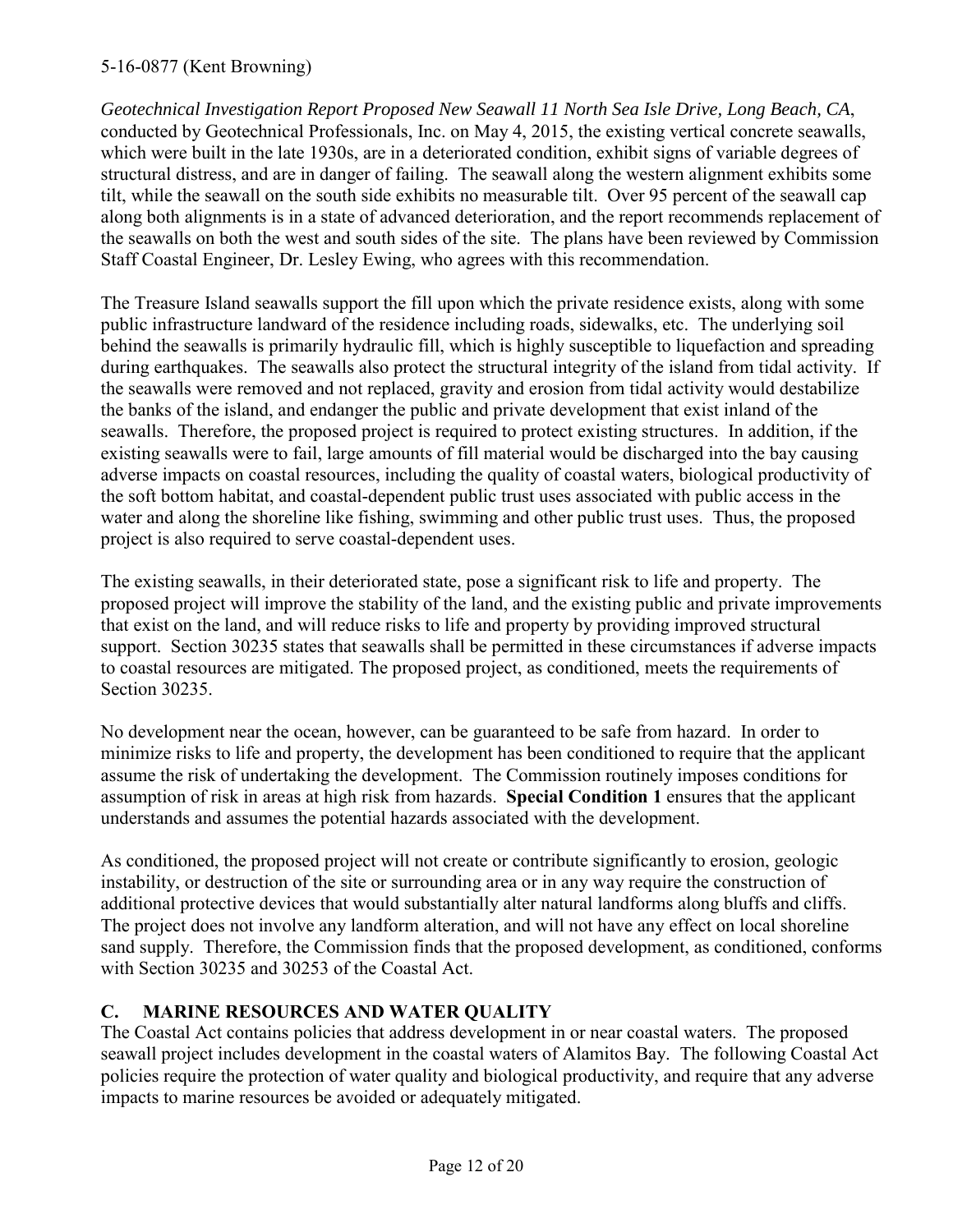The standard of review for development proposed in coastal waters is the Chapter 3 policies of the Coastal Act, including the following marine resource policies. Sections 30230, 30231, and 30233 of the Coastal Act require the protection of biological productivity, public recreation and marine resources.

#### Section 30230 of the Coastal Act states:

*Marine resources shall be maintained, enhanced, and where feasible, restored. Special protection shall be given to areas and species of special biological or economic significance. Uses of the marine environment shall be carried out in a manner that will sustain the biological productivity of coastal waters and that will maintain healthy populations of all species of marine organisms adequate for long-term commercial, recreational, scientific, and educational purposes.* 

#### Section 30231 of the Coastal Act states:

*The biological productivity and the quality of coastal waters, streams, wetlands, estuaries, and*  lakes appropriate to maintain optimum populations of marine organisms and for the protection of *human health shall be maintained and, where feasible, restored through, among other means, minimizing adverse effects of waste water discharges and entrainment, controlling runoff, preventing depletion of ground water supplies and substantial interference with surface water flow, encouraging waste water reclamation, maintaining natural vegetation buffer areas that protect riparian habitats, and minimizing alteration of natural streams.* 

#### Section 30233 (a) of the Coastal Act states:

 *The diking, filling, or dredging of open waters, wetlands, estuaries, and lakes shall be permitted in accordance with other applicable provisions of this division, where there is no feasible less environmentally damaging alternative, and where feasible mitigation measures have been provided to minimize adverse environmental effects, and shall be limited to the following:* 

- *1. New or expanded port, energy, and coastal-dependent industrial facilities, including commercial facilities.*
- *2. Maintaining existing, or restoring previously dredged, depths in existing navigational channels, turning basins, vessel berthing and mooring areas, and boat launching ramps.*
- *3. In open coastal water, other than wetlands, including streams, estuaries, and lakes, new or expanded boating facilities and the placement of structural pilings for public recreational piers that provide public access and recreational opportunities.*
- *4. Incidental public service purposes, including but not limited to, burying cables and pipes or inspection of piers and maintenance of existing intake and outfall lines.*
- *5. Mineral extraction, including sand for restoring beaches, except in environmentally sensitive areas.*
- *6. Restoration purposes.*
- *7. Nature study, aquaculture, or similar resource dependent activities.*

Section 30240 of the Coastal Act states:

*(a) Environmentally sensitive habitat areas shall be protected against any significant disruption of habitat values, and only uses dependent on those resources shall be allowed within those areas.*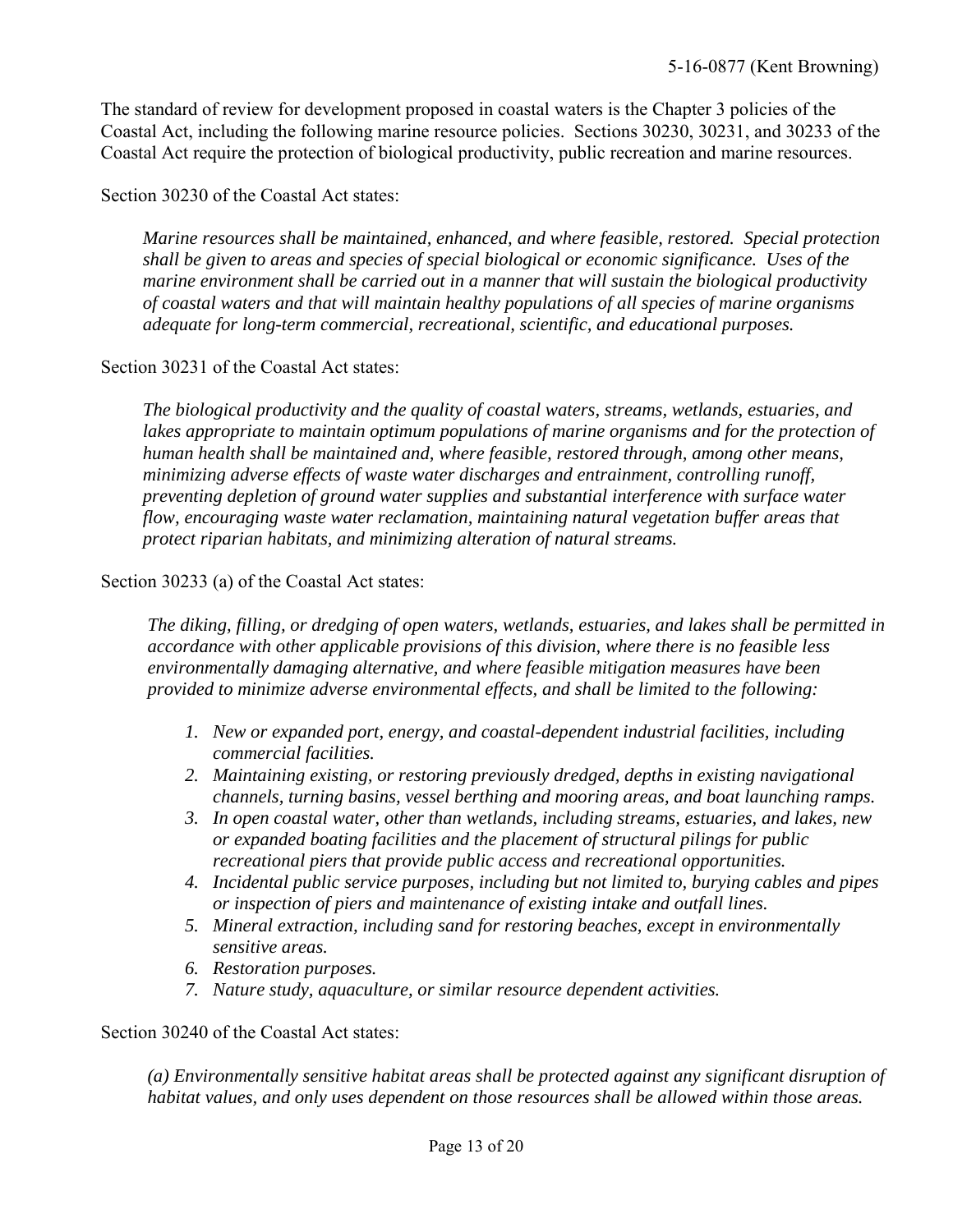*(b) Development in areas adjacent to environmentally sensitive habitat areas and parks and recreation areas shall be sited and designed to prevent impacts which would significantly degrade those areas, and shall be compatible with the continuance of those habitat and recreation areas.* 

Alamitos Bay is located within a general area designated as an Essential Fish Habitat (EFH) by the Coastal Pelagic Species (CPS) and the Pacific Coast Groundfish Fisheries Management Plan (FMP). EFH is defined as the waters and substrate necessary to fish for spawning, breeding, feeding, or growth to maturity. The project area has also been identified as an EFH for many fish species and the soft bottom of this area of the bay may provide habitat for Eelgrass, which provides habitat and foraging area for a variety of fish and other wildlife.

As discussed in further detail above, the applicant is proposing to install the new steel sheet pile seawall behind the existing concrete wall along the western boundary of the residence that may result in displacement of a small amount of soft bottom habitat because the structure would displace surface water area and submerged bay bottom area. The amount of displaced habitat would not exceed 154 square feet. However, the removal of the southern seawall would result in an increase of approximately 308 square feet of soft bottom habitat, which is a net increase in soft bottom habitat of about 154 square feet in open coastal waters of Alamitos Bay. Therefore, regardless of whether the western seawall's construction necessitates installing the steel sheet pile seaward of the existing wall, in total, the project will result in a net increase of soft bottom habitat.

The proposed project will not result in the net fill of coastal waters because any displacement of soft bottom habitat along the western seawall will be offset by the new habitat area created by the removal of the southern seawall and the landward construction of its replacement, which will result in an increase in soft bottom habitat of approximately 308 square feet. Nevertheless, the project may result in new fill of some coastal waters, even though any such new fill will be more than offset by removal of other fill, thereby raising questions about its consistency with Section 30233 of the Coastal Act.

As explained in the previous section (Shoreline Protective Structures), the proposed seawall repair project is designed to protect existing development and meets the requirements of Section 30235. This provision requires the Commission to approve shoreline protection devices when necessary to protect an existing structure in danger of erosion, so long as it is meets certain criteria. Although the proposed project meets the requirements of Section 30235, it still must be the least environmentally damaging alternative; feasible mitigation measures must be incorporated into the project to minimize adverse environmental effects and not adversely affect marine resources, biological productivity, and quality of coastal waters as required pursuant to Sections 30230 and 30231 of the Coastal Act. Here, the project will not have adverse impacts on these resources; however, it may result in some new fill of coastal waters, which raises a potential conflict with Section 30233. In situations such as this, Section 30235 is used as an "override" provision. Here, the proposed seawall is being approved by the Commission despite possible inconsistency with 30233 based on the "override" provision of Section 30235, which instructs the Commission to approve a shoreline protective device to protect an existing structure if specified criteria are satisfied.

## **Project Alternatives**

The applicant studied several alternative methods for the necessary seawall replacement project. Alternatives to the proposed project include no project, replacement of the seawall in the same alignment or landward of the existing seawall alignment (the landside option, which would include no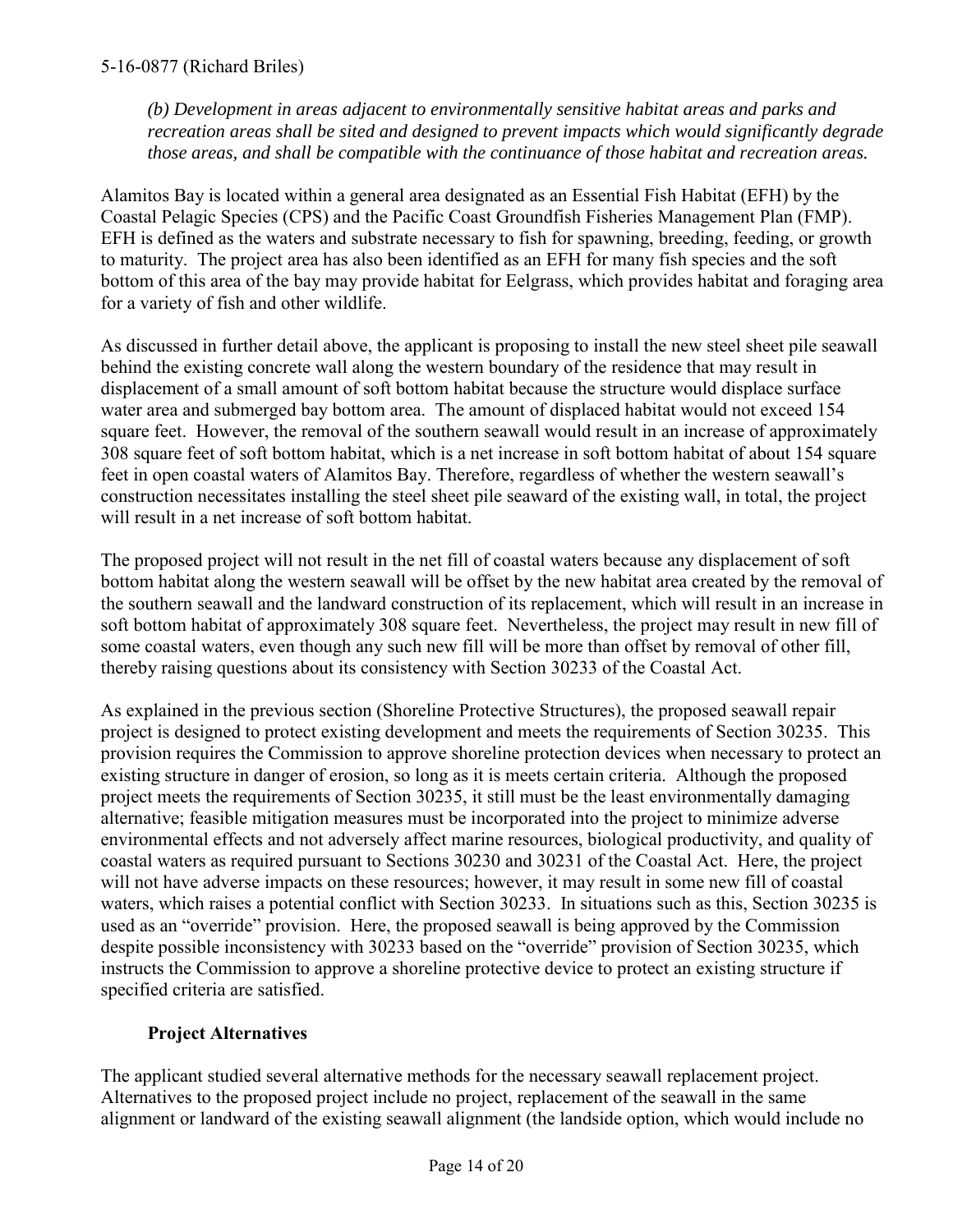fill), temporary waterside shoring, and replacement of the seawall seaward of the existing alignment (in Alamitos Bay).

Under the no project alternative, the applicant could only pursue simple maintenance activity. However, simple maintenance could not feasibly repair the seawall, nor bring it up to present engineering, seismic and safety standards. Simple maintenance would only prolong the unsatisfactory condition of the existing seawall. Ultimately, maintenance efforts would be unable to address the deteriorating seawall and the structures would eventually fail, likely causing damage to adjacent residences and habitat in the bay.

## **Alternative Design – Landside Option**

As stated above, the proposed project involves the construction of the new seawalls directly behind the existing seawalls (further landward), which would result in no fill, and no related permanent habitat displacement. The applicant is proposing to attempt to utilize this alternative; however, given the structural constraints and physical characteristics of the site, this option may be technically infeasible if the certified engineer on site so determines. In order for Commission staff to have record of the resulting alignment of the western seawall post construction, **Special Condition 3** is imposed, requiring the applicant to submit as built plans within 60 days of construction.

## **Alternative Design – Temporary Waterside Shoring**

The applicant also studied the possibility of utilizing temporary shoring on the waterside of the western seawall to hold up the existing wall while the new one is installed behind the existing, and then remove the shoring components after completion of the new steel sheet pile seawall. According to the applicant's engineers, the structural integrity of the existing concrete wall is so compromised, that any excess vibrations caused by installing temporary shoring could cause the wall to fail, increasing the amount of fill of soft-bottom habitat. Thus, the applicant's preferred method is to attempt to begin the construction process by installing one sheet pile at a time (which will result in vibration of the concrete seawall and hydraulic fill behind it), rather than install temporary shoring and then install the wall, which will increase the amount of vibration and perhaps increase the probability of seawall failure.

**Special Condition 2** prohibits any future seaward extension of the development (beyond the approved steel sheet-pile seawalls) into coastal waters to avoid future fill of coastal waters. The applicant shall provide evidence that the proposed project does not include any construction barriers that would preclude the requirement for no future seaward extension of the shoreline protective device. This can be demonstrated through identification of the construction steps necessary for the future construction of a shoreline protective device (i.e., new seawall) that is in the same footprint, or inland of, the currently approved development; and submittal of plans that identify all structures that will need to be removed and/or modified in order to ensure that there will be no future seaward extension of the shoreline protection.

#### **Sensitive Species Impacts – Eelgrass**

Eelgrass (Zostera marina) is an aquatic plant consisting of tough cellulose leaves which grows in dense beds in shallow, subtidal or intertidal unconsolidated sediments. Eelgrass is considered worthy of protection because it functions as important habitat and foraging area for a variety of fish and other wildlife, according to the Southern California Eelgrass Mitigation Policy (SCEMP) adopted by the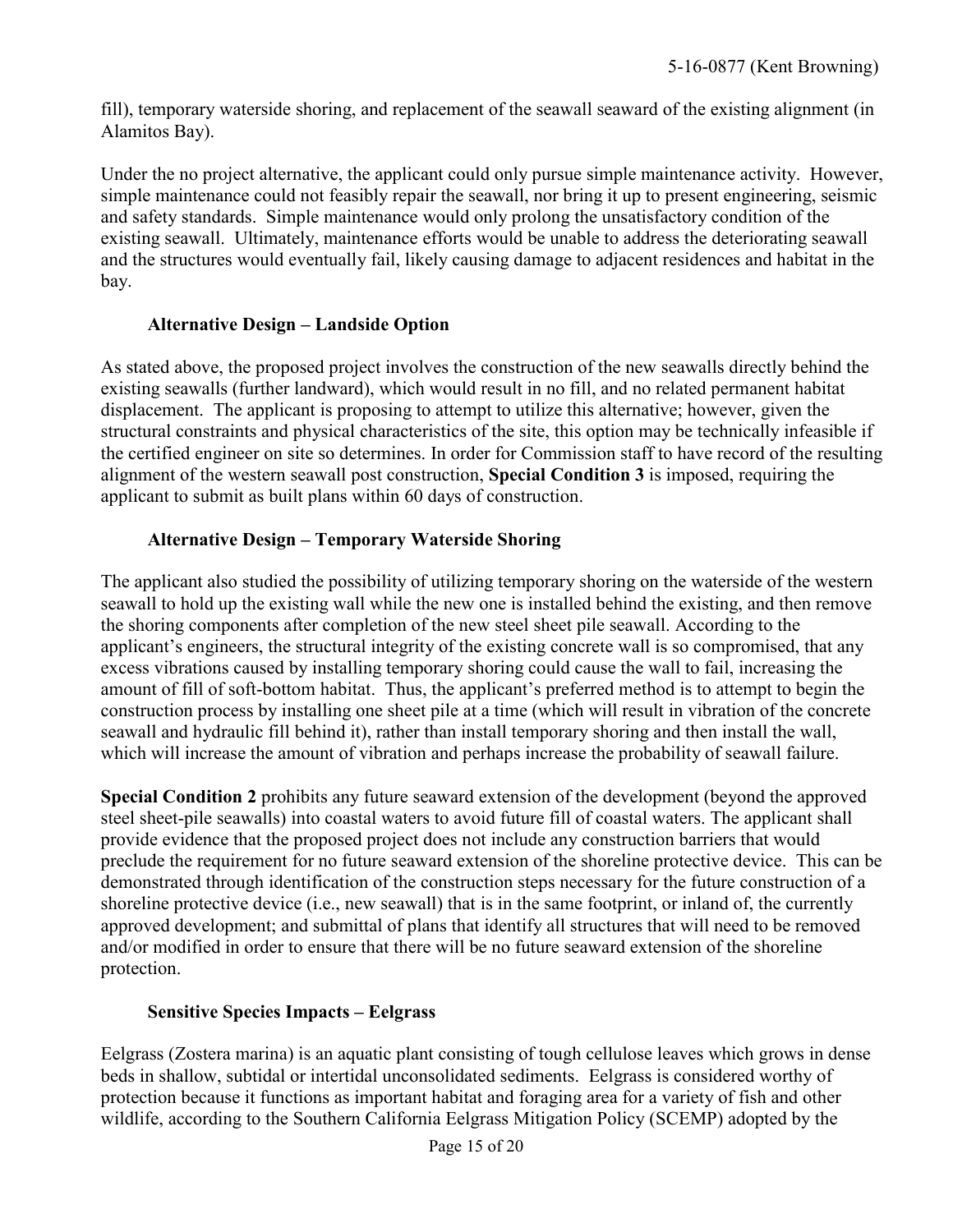National Marine Fisheries Service (NMFS), the U.S. Fish and Wildlife Service (USFWS), and the California Department of Fish and Wildlife (DFW). For instance, eelgrass beds provide areas for fish egg laying, juvenile fish rearing, and waterfowl foraging. Sensitive species, such as the California least tern, a federally listed endangered species, utilize eelgrass beds as foraging grounds.

The results of an Eelgrass Survey conducted onsite on October 17, 2016, indicate that while patches of eelgrass occur throughout the survey area, no eelgrass was observed within the proposed project footprint **[\(Exhibit 3\)](https://documents.coastal.ca.gov/reports/2017/5/f16d/f16d-5-2017-exhibits.pdf)**. Invasive algae (*Caulerpa taxifolia*) was not observed at the site. **Special Condition 4** requires the applicant to conduct an additional eelgrass survey within 60 days of construction, during the period of eelgrass growth (March through October). If the eelgrass survey identifies any eelgrass within the project area which would be impacted by the proposed project, the development shall require an amendment to this permit from the Coastal Commission or a new coastal development permit, and a post-construction eelgrass survey.

## **Sensitive Species Impacts – Invasive Species**

A non-native and invasive aquatic plant species, *Caulerpa taxifolia* (herein *C. taxifolia*), has been discovered in parts of Southern California. *C. taxifolia* is a tropical green marine alga that is popular in the aquarium trade because of its attractive appearance and hardy nature. In 1984, this seaweed was introduced into the northern Mediterranean Sea. From an initial infestation of about one square yard it grew to cover about two acres by 1989, and by 1997, blanketed about 10,000 acres along the coasts of France and Italy. Genetic studies demonstrated that those populations were from the same clone, possibly originating from a single introduction. This seaweed spreads asexually from fragments and creates a dense monoculture displacing native plant and animal species. In the Mediterranean Sea, it grows on sand, mud and rock surfaces from the very shallow subtidal to about 250 feet depth. Because of toxins in its tissues, *C. taxifolia* is not eaten by herbivores in areas where it has invaded. The infestation in the Mediterranean Sea has had serious negative economic and social consequences because of impacts to tourism, recreational diving and commercial fishing.

Because of the grave risk to native habitats *C. taxifolia* was designated a prohibited species in the United States in 1999 under the Federal Noxious Weed Act. In 2001, AB 1334 made it illegal in California for any person to sell, possess, import, transport, transfer, release alive in the state, or give away without consideration various *Caulerpa* species including *C. taxifolia*.

In June 2000, *C. taxifolia* was discovered in Aqua Hedionda Lagoon in San Diego County, and in August of that year an infestation was discovered in Huntington Harbor in Orange County. Genetic studies show that this is the same clone as that released in the Mediterranean. Other infestations may occur. Although a tropical species, *C. taxifolia* has been shown to tolerate water temperatures down to at least 50ºF. Although warmer Southern California habitats are most vulnerable, until better information if available, it must be assumed that all shallow water marine habitats in California are at risk of infestation.

In response to the threat that *C. taxifolia* poses to California's marine environment, the Southern California Caulerpa Action Team, SCCAT, was established to respond quickly and effectively to the discovery of *C. taxifolia* infestations in Southern California. The group consists of representatives from several State, federal, local and private entities. The goal of SCCAT is to locate and completely eradicate all *C. taxifolia* infestations.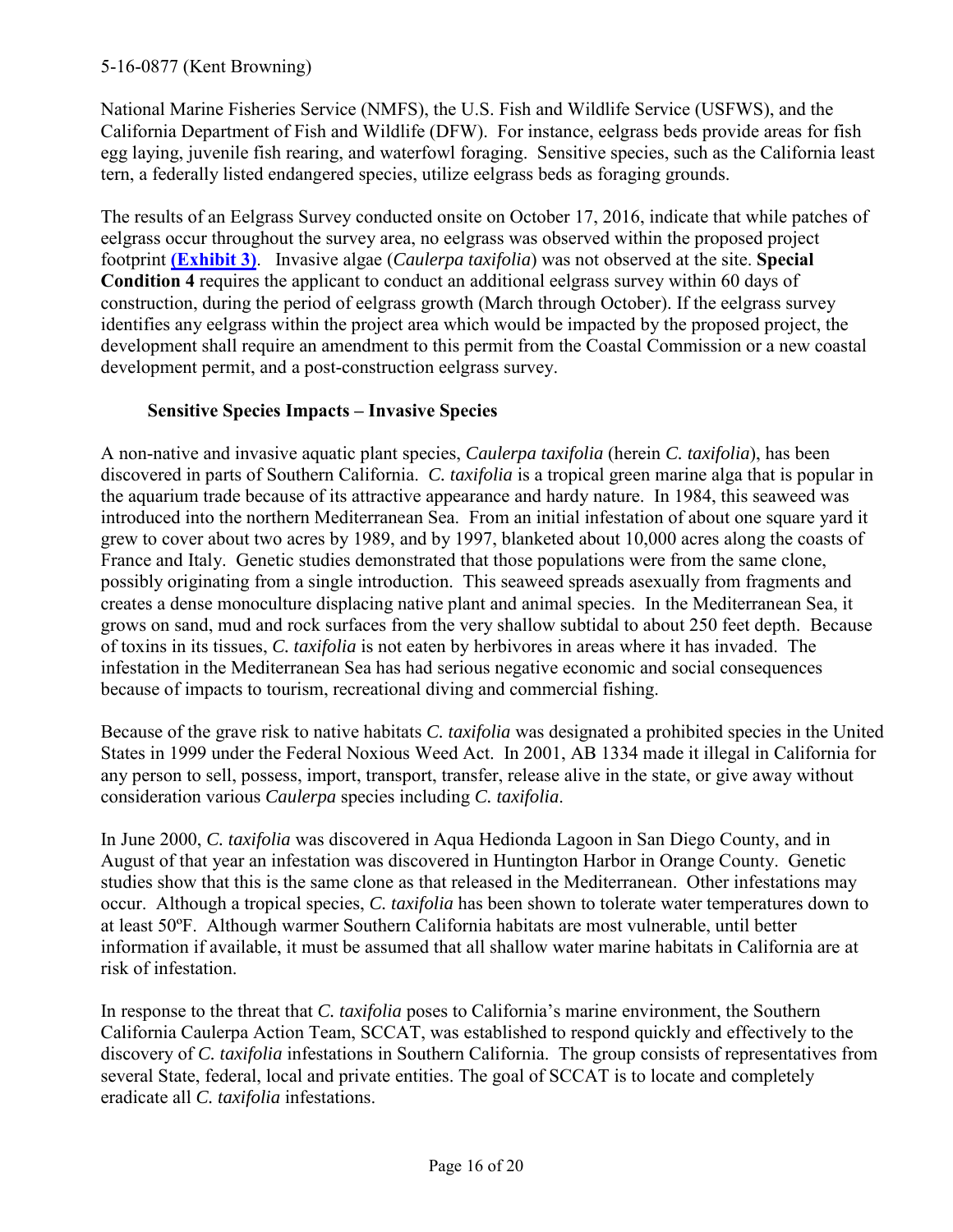The project area was surveyed for eelgrass and *C. taxifolia* in October 2016 and no *C. taxifolia* was found. So far, *C. taxifolia* has not been found anywhere in the Alamitos Bay area. However, to ensure that *C. taxifolia* is not present in the project area before the proposed project commences, the applicant will conduct another survey. **Special Condition 5** requires the applicant to survey the project area again no earlier than ninety days nor later than thirty days prior to commencement or re-commencement of any development authorized under this coastal development permit. As conditioned, the Commission finds that the proposed project conforms with the marine resource provisions of the Coastal Act.

### **Construction Impacts to Water Quality**

The construction will occur over and in the water. Construction of any kind adjacent to or in coastal waters has the potential to impact marine environment. Alamitos Bay provides an opportunity for water oriented recreational activities and also serves as a home for marine habitat. Because of the coastal recreational activities and the sensitivity of the Alamitos Bay habitat, water quality issues are essential in review of this project.

The proposed project involves installation of new steel sheet-pile seawalls. No materials are proposed that would treat and coat any steel sheet piles. Were the applicant to include such materials, the project would need to be reviewed for water quality impacts because certain substances may have an adverse impact on water quality. In this case, no such coating is proposed.

Due to the project's location near coastal waters, it is necessary to ensure that construction activities will be carried out in a manner that will not adversely affect recreation, water quality or marine resources. The potential adverse impacts to water quality and marine resources include discharges of contaminated runoff into the canal, sedimentation and turbidity during construction of the new seawalls, and the use of heavy equipment (fuel and oil leaks).

In order to prevent adverse impacts to marine waters from construction activities, the Commission is imposing **Special Condition 6.** This special condition requires the applicant to utilize specific BMPs, including those described above, to ensure that water quality, biological productivity and marine resources are protected as required by Sections 30230 and 30231 of the Coastal Act. The required best management practices include provisions to prevent discharges into the water during construction. Only as conditioned will the proposed project ensure the protection of marine resources and water quality as required by Sections 30230 and 30231 of the Coastal Act.

**Special Condition 7** requires the applicant to provide a letter of permission or a copy of a permit issued by U.S. Army Corps of Engineers to the Executive Director prior to commencement of construction. . In addition, to minimize potential bird strikes with the proposed glass handrail, the Commission is imposing **Special Condition 8** which requires the applicant to submit revised plans showing the location, design, height, and materials of oceanfront deck railing systems, fences, screen walls, gates, windows and the like for the review and written approval of the Executive Director. Only as conditioned will the proposed project ensure that marine resources and water quality be protected as required by Sections 30230, 30231 and 30240 of the Coastal Act.

The proposed development has been designed to avoid any increase in the fill of coastal waters. The proposed development has been conditioned to minimize adverse effects on the marine environment by avoiding or mitigating impacts upon sensitive marine resources, such as eelgrass and to avoid contributing to the dispersal of the invasive aquatic algae, *Caulerpa taxifolia*. As conditioned, there are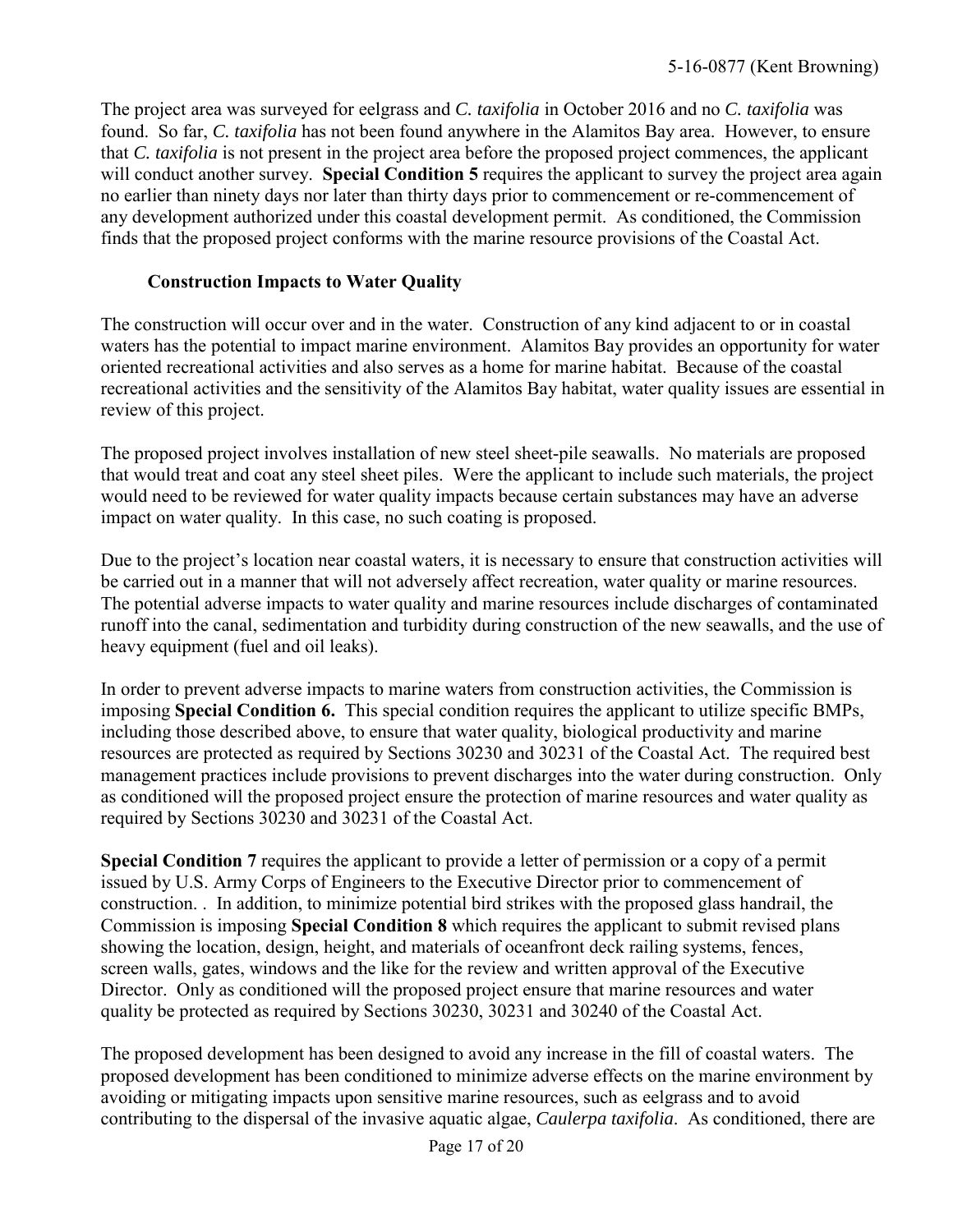no feasible less environmentally damaging alternatives available. Therefore, the Commission finds that the proposed development, as conditioned, conforms with Sections 30224, 30230, 30231, 30235 and 30240 of the Coastal Act.

#### **D. PUBLIC ACCESS AND RECREATION**

One of the basic goals stated in the Coastal Act and is to *maximize public access* to and along the coast. The public access and recreation policies of the Coastal Act require that maximum access and recreational opportunities shall be provided and that development shall not interfere with such access.

Section 30210 of the Coastal Act states:

*In carrying out the requirement of Section 4 of Article X of the California Constitution, maximum access, which shall be conspicuously posted, and recreational opportunities shall be provided for all the people consistent with public safety needs and the need to protect public rights, rights of private property owners, and natural resource areas from overuse.* 

Section 30211 of the Coastal Act states:

*Development shall not interfere with the public's right of access to the sea where acquired through use or legislative authorization, including, but not limited to, the use of dry sand and rocky coastal beaches to the first line of terrestrial vegetation.*

Section 30213 of the Coastal Act states:

*Lower cost visitor and recreational facilities shall be protected, encouraged, and, where feasible, provided. Developments providing public recreational opportunities are preferred...* 

Section 30221 of the Coastal Act states:

*Oceanfront land suitable for recreational use shall be protected for recreational use and development unless present and foreseeable future demand for public or commercial recreational activities that could be accommodated on the property is already adequately provided for in the area.* 

The Commission is vested with the authority to assure that it acts in a manner consistent with Section 30210 of the Coastal Act which requires the Commission to carry "out the requirement of Section 4 of Article X of the California Constitution" and provide for maximum access and recreational opportunities for all people.

Section 4 of Article X of the California Constitution provides the following:

*No individual, partnership, or corporation, claiming or possessing the frontage or tidal lands of a harbor, bay, inlet, estuary, or other navigable water in this State, shall be permitted to exclude the right of way to such water whenever it is required for any public purpose, nor to destroy or obstruct the free navigation of such water; and the Legislature shall enact such laws as will give the most liberal construction to this provision, so that access to the navigable waters of this State shall be always attainable for the people thereof.*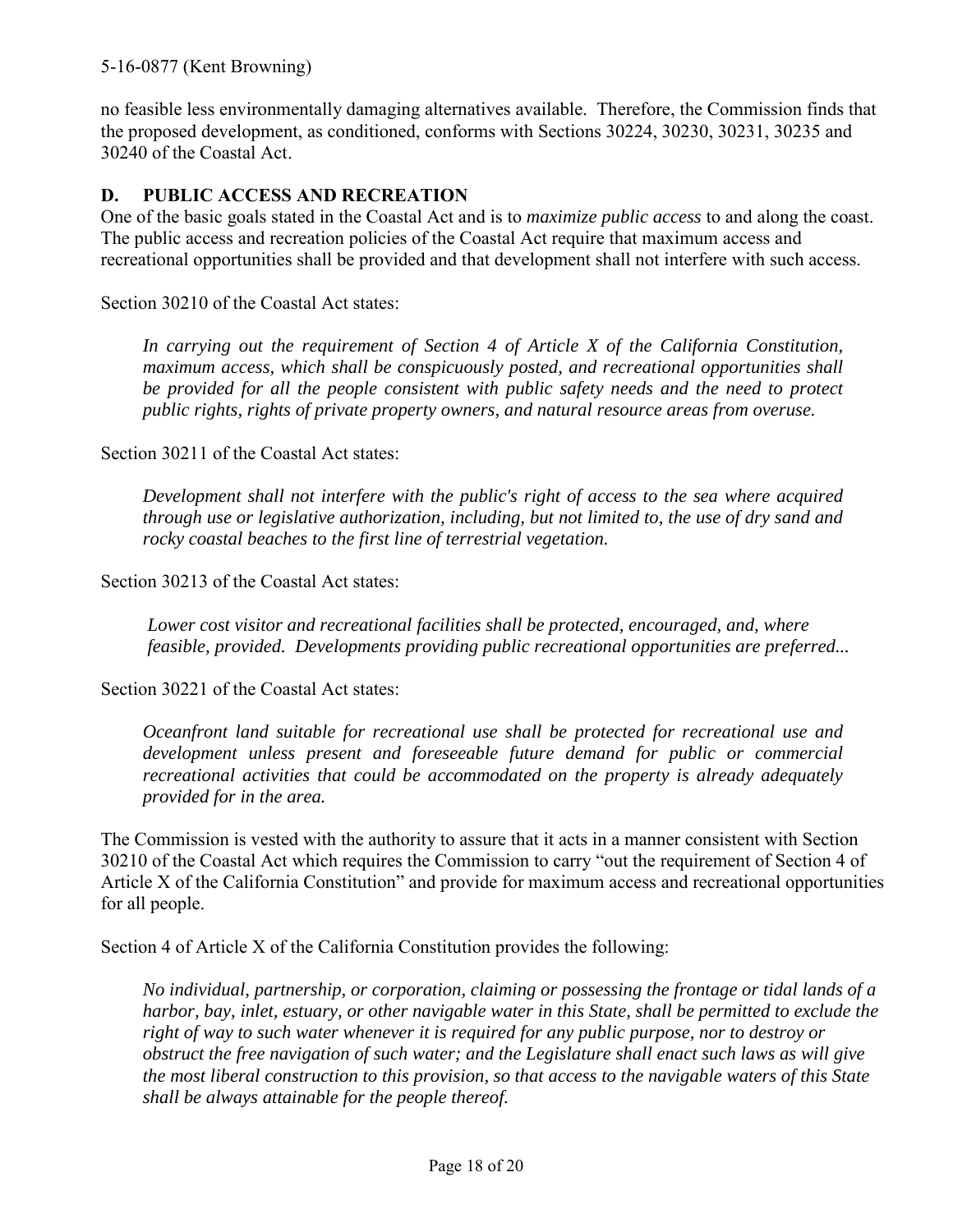This section merges the common law Public Trust Doctrine with the California Constitution. [See Personal Watercraft Coalition v. Marin County Board of Supervisors (2002) 100 Cal.App.4th 129, 144- 145.] The Legislature, in furthering the goals of Article X Section 4 of the Constitution, enacted Section 30210 of the Coastal Act to ensure the public can always attain access to navigable waters for recreational purposes. As such, through this legislative mandate, the Commission is charged with the duty of ensuring that proposed development is consistent with Section 30210 of the Coastal Act, and by extension, the Public Trust Doctrine. Therefore, the Commission has the authority to impose requirements to protect public trust uses as a condition of approval for a development if such development would be inconsistent with Section 30210 of the Coastal Act without the imposition of such a condition.

Under the granted lands statutes, the Legislature granted the tide and submerged lands in Long Beach, including Alamitos Bay and its associated canals, to the City, dictating that such lands shall be used for public trust purposes.<sup>[1](#page-18-0)</sup> The California State Lands Commission has found that uses of public trust lands must "accommodate, promote, foster or enhance statewide public's need for essential commercial services or (the public's) enjoyment of tidelands."<sup>[2](#page-18-1)</sup>

The public does currently have access to Alamitos Bay in front of this location. However, there is no access available on land through the private property to the water because the property is privately owned and there exists no public access easement. Public access from land to the water is available approximately 110 feet east and 360 feet north of the project site at the Geneva Walk street-ends. The project will result in an overall reduction in the amount of fill in the navigable waters, thereby providing a benefit for public trust uses of the surrounding water. In addition, **Special Condition 2** is necessary in order to ensure that the project is designed in a manner such that any future repair, maintenance or improvements to the seawall will not encroach further into navigable waters, thereby harming public trust uses of the waters. Therefore, since no new impacts will occur to public access in this location, the proposed project will not adversely impact public access to or along the shoreline. Thus, as conditioned, the proposed development conforms with the public access and recreation policies of the Coastal Act.

## **E. SEA LEVEL RISE**

Warming oceans and polar and glacial melting over the last century has contributing to measurable increases in sea levels. Rising sea levels over the next fifty years are expected to range between 0.6 feet to 2.9 feet above current levels.<sup>[3](#page-18-2)</sup> The highest tide currently observed in Long Beach (which resulted in minor flooding on Naples Island) is +7.5 feet MLLW (mean lower low water).

The proposed seawall has a top elevation of 9.5 feet above MLLW, which is 24 inches above the current highest water levels. Other Southern California cities have typically set minimum elevation requirements for new seawalls and bulkheads at +9.5 foot MLLW (City of Newport Beach) or +10 foot MLLW (Dana Point and Huntington Harbor).

If sea level rise is at the high end, water levels could be at or above the top of the proposed seawall elevation within the lifetime of the project. With some small waves, water could come over the seawall fairly regularly. The applicant asserts that the proposed design allows the height of the seawalls to be

 $\overline{a}$ <sup>1</sup> http://www.slc.ca.gov/Granted Lands/Los Angeles.html

<span id="page-18-2"></span><span id="page-18-1"></span><span id="page-18-0"></span><sup>&</sup>lt;sup>2</sup> [http://www.slc.ca.gov/Policy\\_Statements/Public\\_Trust/Public\\_Trust\\_Doctrine.pdf](http://www.slc.ca.gov/Policy_Statements/Public_Trust/Public_Trust_Doctrine.pdf)

<sup>3</sup> National Research Council (NRC), Committee on Sea Level Rise in California, Oregon, and Washington (2012) Sea-Level Rise for the Coasts of California, Oregon, and Washington: Past, Present, and Future, National Academies Press, Washington, D.C. pp.250; ISBN 978-309-24494-3